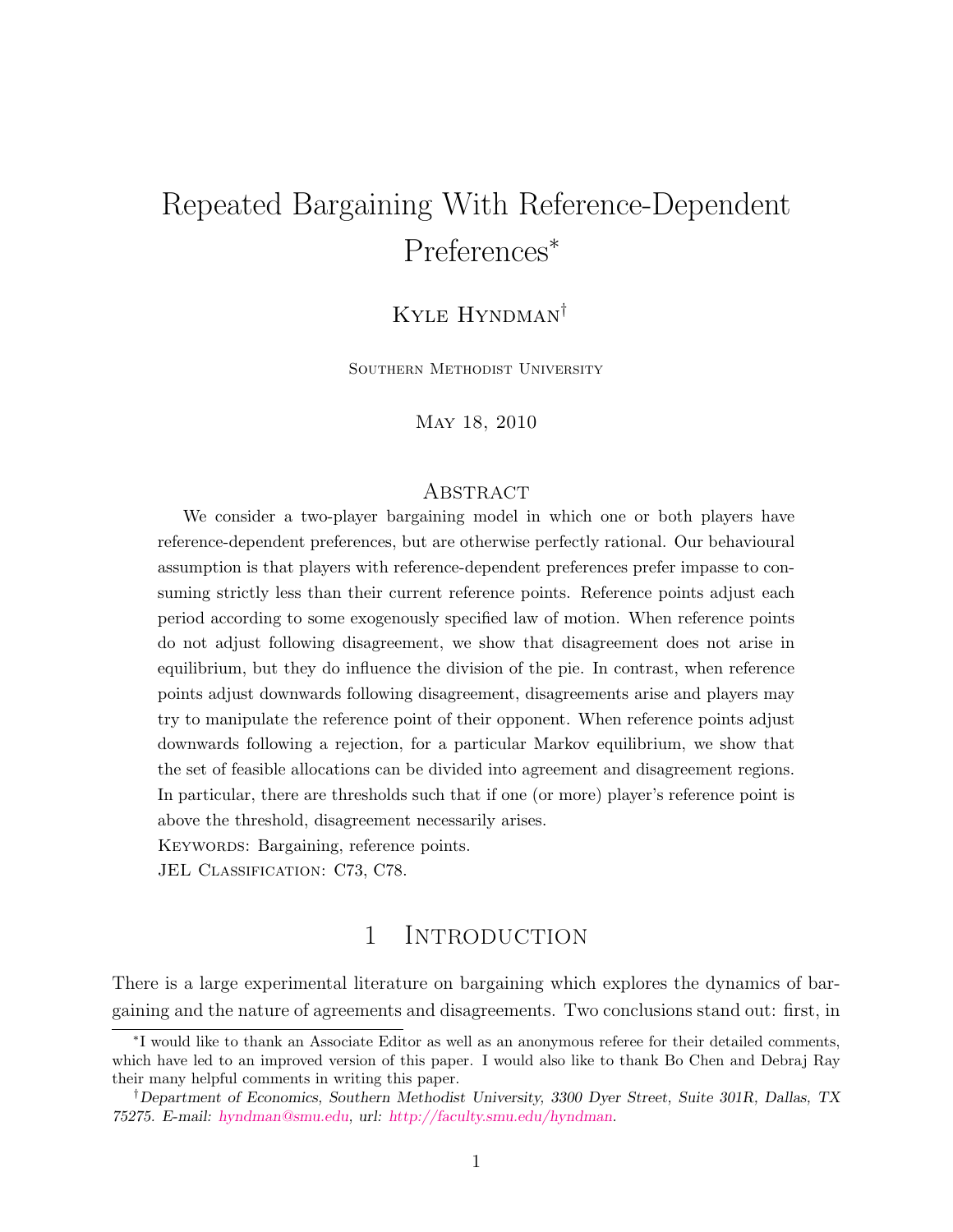most bargaining situations, bargaining is a gradual process, concluding only after a number of periods. Second, there is a strictly positive probability of disagreement. In an interesting experimental work, Gächter and Riedl  $[4]$  argue that the presence of reference points can have a strong impact on the bargaining outcome. In particular, they show that many subjects appear to have reference points, or in their terminology, moral property rights and that, when the pie over which subjects bargain makes these reference points infeasible, disagreement is a much more likely outcome. This body of experimental evidence has led to some recent theoretical work on reference points in bargaining. In particular, both Compte and Jehiel [\[3\]](#page-19-1) and Li [\[7\]](#page-19-2) consider players with reference-dependent preferences and generate a gradual bargaining process. In the former paper, a high offer is not made since a player may then reject it in order to increase her reference point and, therefore, improve her bargaining position. In the latter, offers become increasingly generous until an agreement is finally reached.

Both of these models concern themselves only with a single bargaining period. Our interest lies in examining repeated bargaining situations. Many real world situations seem better described by repeated interaction. For example, a union and a firm sign a contract with only a finite duration. Eventually then, a new contract must be negotiated. It seems likely that the prospect of future negotiations are considered in present negotiations. Surely matters are substantially different if the firm knows that by acquiescing to the union's demands today it will create a new status quo for the next negotiation.

In a similar vein, governments must decide upon social benefits and tax policy — on this front there is much evidence that reference points play an important role in the discussion.<sup>[1](#page-1-0)</sup> For example, despite being highly controversial in the 1960s, Medicare in the United States is now seen, by many Democrats and Republicans alike, as being largely "untouchable". Similarly, with the recent healthcare reform debate in the United States, many feared that the reforms would lead to another "entitlement" for citizens that would be extremely difficult to claw back should circumstances require it in the future. Similarly, tax cuts, once given to a large portion of the voting population, are extremely difficult to rescind.

Below, we parameterise one way in which reference points may enter into a decision maker's utility function. Our main behavioural assumption is that a decision maker with such preferences will not accept anything below her current reference point. Our parameterisation assumes that reference points adjust upwards instantaneously but only adjust downwards gradually (*i.e.*, by a factor  $\alpha \in (0,1)$ ) or not all (*i.e.*,  $\alpha = 1$ ). While other parameterisations of reference points may be possible, the particular rule that we use is tractable enough to allow us to prove the existence of Markov equilibria.

When reference points adjust endogenously (and are free to adjust downwards following

<span id="page-1-0"></span><sup>&</sup>lt;sup>1</sup>See, for example, Romer [\[9\]](#page-19-3) and Boeri *et al* [\[1\]](#page-19-4).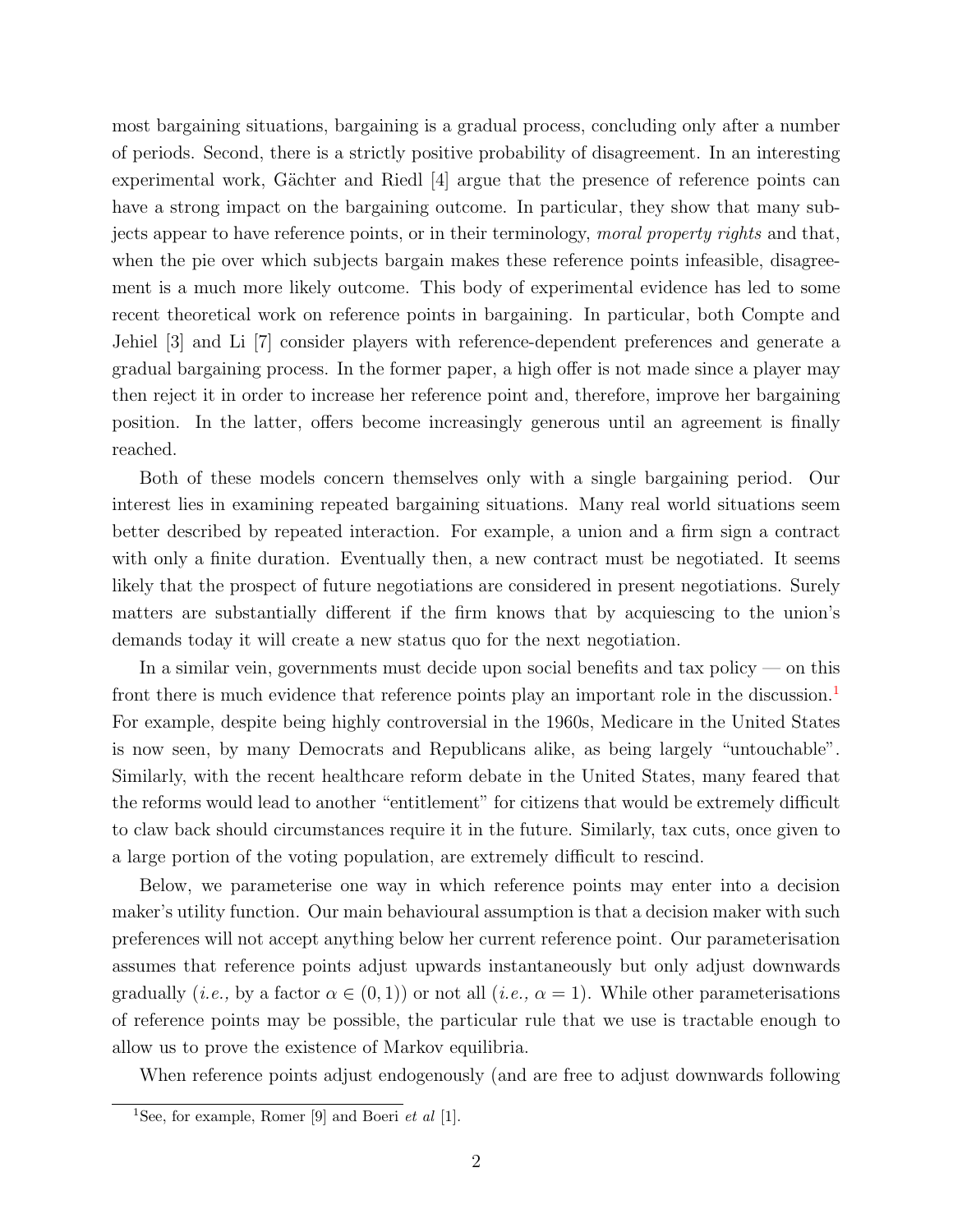a disagreement), players may try to strategically manipulate each other's reference points to their advantage. In particular, it seems plausible that a situation akin to breaking the union may occur in which one player, the firm, constantly rejects offers in order to lower the reference point of the union in order to gain some advantage in future negotiations. It is then interesting to ask the following: what are the stable outcomes of such a bargaining process?

The present work shares some similarities to that of Ghosh [\[5\]](#page-19-5). In his model, N agents are randomly paired in each period and must decide how to divide a pie of size 1. If the sum of the matched players' aspirations is less than 1 then the pie is divided, while if the aspirations sum to more than one, each player gets nothing. Once the payoffs in the current period are realised, the aspirations of each player evolve — upwards if the sum of aspirations was strictly less than one and downwards if it was strictly greater than one. Ghosh [\[5\]](#page-19-5) shows that the only stochastically stable outcome is when each player has an aspiration level of exactly half the pie. As in Ghosh's model our players have aspiration levels. However, we assume that the reference level is the only way in which an agent may be irrational; that is, all agents seek to maximise the discounted sum of their utility, while at the same time being fully aware of the role of reference points. Thus there is much room for strategic behaviour when we turn to the bargaining problem in the sections below.

In the next section we describe our main behavioural assumptions; in particular, we highlight the role of reference points and how they are updated based upon observed outcomes. Our main analysis begins in Section [3](#page-5-0) in which we consider the case in which one player is fully rational, while the other player's utility function is modified by the presence of a reference point, and a particular rule for updating reference points in each period. We will call the player with reference-depedent preferences the *behavioural player*. When reference points do not adjust downward following a disagreement, we demonstrate the existence of a Markov equilibrium in which the reference point of the behavioural player gradually increases over time, before (in the limit) exhausting the entire pie. We also show that this equilibrium may be used to construct other equilibria in which the reference point of the behavioural player gradually increases to a limit strictly less than the entire pie. Such equilibria are supported by reversion to the aforementioned Markov equilibrium. On the other hand, when reference points adjust downwards following a disagreement, we show that there does not exist a Markov equilibrium in which the behavioural player eventually exhausts the entire pie. Instead, we construct a Markov equilibrium in which there is some reference point,  $\bar{r}$ , above which disagreement necessarily arises and below which reference points gradually increase, limiting to  $\bar{r}$ . Thus  $\bar{r}$  represents the long-run proportion of the pie that the behavioural player can expect to obtain. Our analysis shows that this share increases as reference points adjust downwards more slowly. In contrast, the share decreases the more patient the players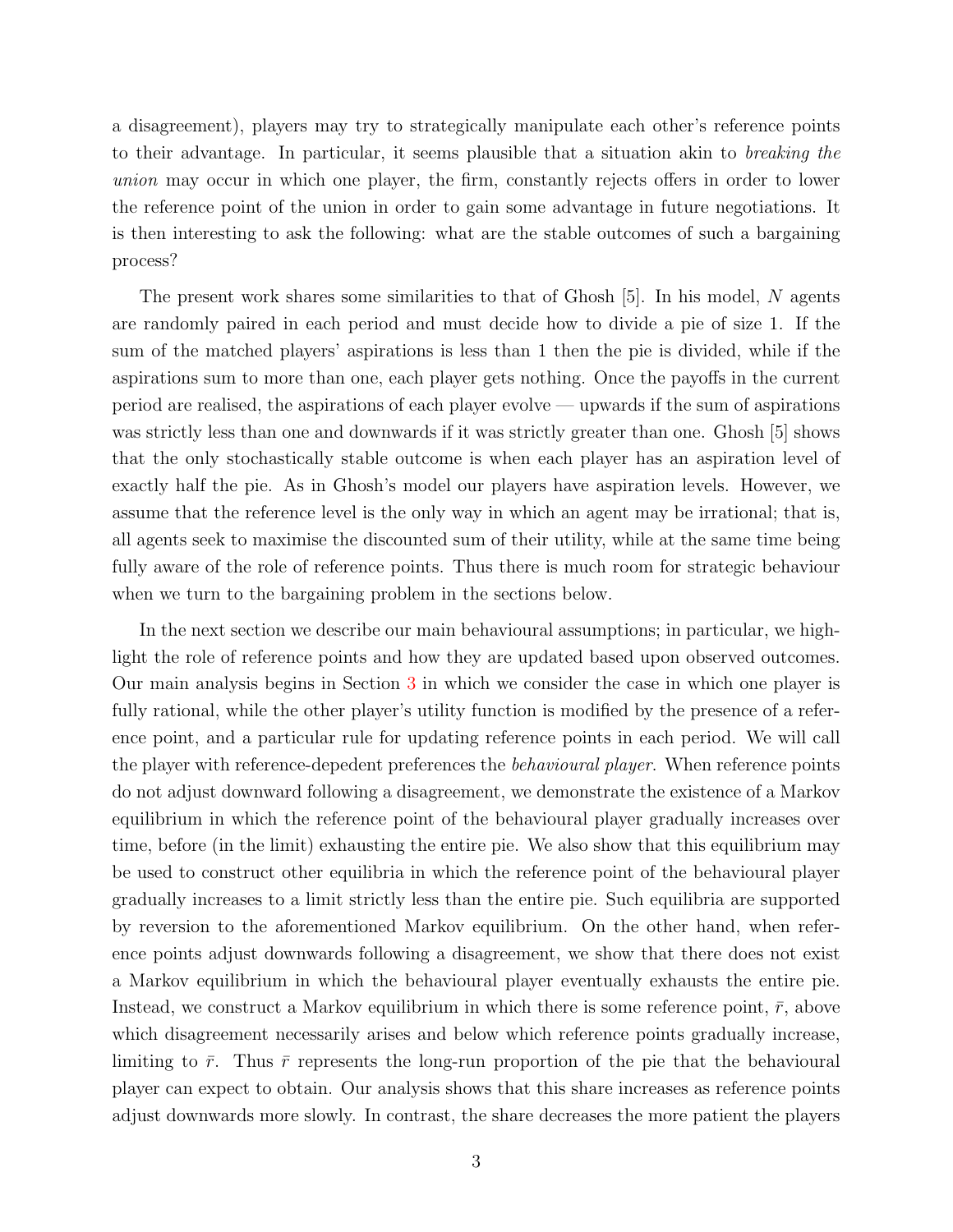are.

In Section [4](#page-9-0) we analyse the case in which both players are behavioural players. Regardless of whether reference points can adjust downwards following a disagreement, we show that many of the properties of Rubinstein [\[11\]](#page-20-0) continue to hold. In the case of downwards fixed reference points, agreement is reached immediately and, for sufficiently small reference points, the outcome coincides with Rubinstein [\[11\]](#page-20-0). When reference points do adjust downwards following disagreement, we show that the bargaining space can generally be divided into regions of agreement and disagreement. Disagreements occur when reference points are initially very unequal and are useful because by forcing disagreement, the inequality in reference points is diminished, allowing the weaker player to increase his or her share. We also characterise the bargaining region for a particular Markov equilibrium which satisfies a number of desirable properties. We show that the acceptance region is shrinking as players become more patient and as reference points adjust downwards more rapidly following disagreement. Just as when reference points are downwards fixed, we also show that when players are sufficiently patient, the final stable outcome is very similar to that of Rubinstein [\[11\]](#page-20-0).

In Section [5](#page-16-0) we discuss the related literature in more detail, with particular emphasis on Compte and Jehiel [\[3\]](#page-19-1), while in Section [6](#page-17-0) we provide some concluding remarks.

## 2 Preliminaries

There are two players who, in each period  $t \in \mathbb{N}$ , bargain over a pie of size 1. In each period, one player is randomly selected to make a take-it-or-leave it offer. If the offer is accepted, then the pie in that period is split according to the agreed upon division, while if the offer is rejected, both players get 0 in time t. In either case, the game moves on to period  $t + 1$ where a new proposer is randomly chosen. For ease of simplicity, we assume that each player is equally likely to be chosen to propose in any period.

The above set-up is standard. Our point of departure is the preferences of one, or both, of the players. In particular, we assume that players may have a particular form of referencedependent utility. We will call such players, behavioural players. Indeed, preferences of a behavioural player take the following form: Given a reference point  $r \geq 0$ ,

<span id="page-3-0"></span>
$$
u(c,r) = \begin{cases} c & \text{if } c \ge r \\ 0 & \text{if } c = 0 \\ -\infty & \text{if } 0 < c < r \end{cases}
$$
 (1)

This utility function captures the assumption that the decision maker strictly prefers to consume nothing, say because she has an outside option which guarantees her zero utility,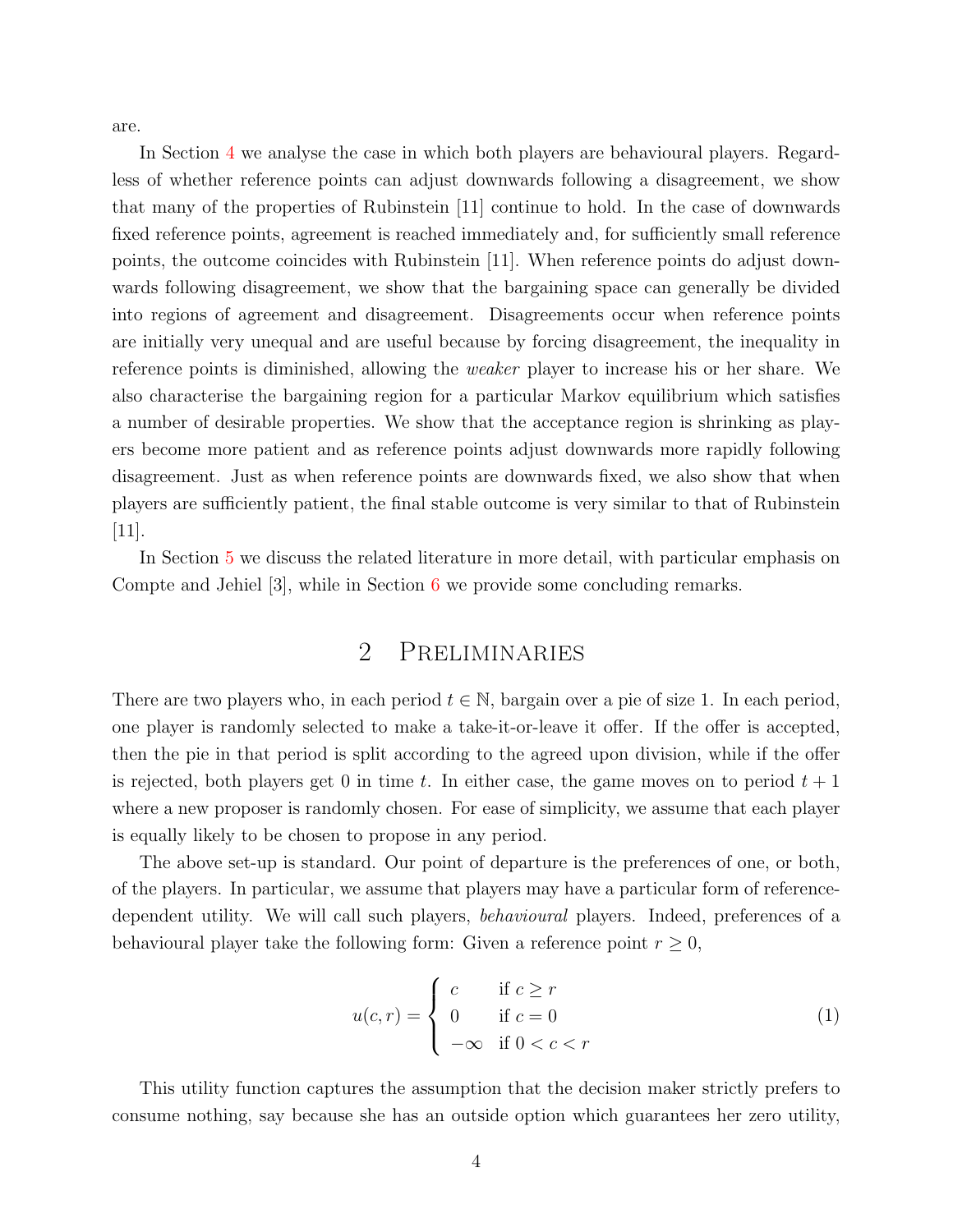than to consume any amount strictly less than her reference point, or because of some irrational notion that consumption today should be at least as large as consumption yesterday.[2](#page-4-0) For example, a decision maker who was raised on Dom Perignon champagne may, quite reasonably, prefer not to drink any champagne at all rather than drink Korbel sparkling wine.<sup>[3](#page-4-1)</sup>

Note that our specification of the utility function is different from that in the habit formation literature.<sup>[4](#page-4-2)</sup> Under the assumption of habit formation, utility depends positively on the rate of consumption growth. In the champagne example, this amounts to saying that the utility from one's first ever glass of Dom Perignon is higher than the utility of the  $n<sup>th</sup>$ glass. Since we focus on the case in which players repeatedly bargain over a pie of constant size, we feel that preferences based on habit formation are less natural and, therefore, prefer the specification given by  $(1)$ .

Given the utility function specified above, we must now specify how reference points evolve. We will assume the following exogenous process:

<span id="page-4-3"></span>
$$
r_{t+1} = \begin{cases} c_t & \text{if } c_t \ge r_t \\ \alpha r_t & \text{if } c_t = 0 \end{cases}
$$
 (2)

where  $\alpha \in [0,1]$  parameterises the speed of downward adjustment of reference points following periods of zero consumption. If  $\alpha = 1$ , we say that referenced points are *downwards* unadjustable (or, interchangeably, downwards fixed), while when  $\alpha < 1$ , we say that reference points are downwards adjustable. Notice that reference points adjust upwards very rapidly to the previous period's level of consumption but only adjust downwards gradually.

Finally, we assume that both players have a common discount factor  $\delta \in (0,1)$  and that both players, whether behavioural or not, maximise the present value of expected utility. Also, let  $\Delta = \{(x_1, x_2) \in \mathbb{R}_+^2 : x_1 + x_2 \leq 1\}$ . We will call  $\Delta$  the bargaining space (or, interchangeably, the bargaining region).

We make no assumption on where initial reference points come from and instead characterise the solution for all possible initial reference points. In some instances it may be reasonable to assume that reference points start at 0 for both players, while in others, strictly positive, and possibly asymmetric, initial reference points may be more appropriate. For example, when entering into a new situation with another player, one might reasonably be expected to transfer his/her expectations of fairness derived from previous encounters.

<span id="page-4-0"></span><sup>2</sup>For example, Loewenstein and Shicerman [\[8\]](#page-19-6) showed that many subjects had strongly preferred an increasing wage profile, even when such a profile did not maximise the present value of income.

<span id="page-4-1"></span><sup>&</sup>lt;sup>3</sup>This is really just an extreme version of the *kinked* utility function. In particular, the slope of the utility function below the kink is  $-\infty$ . One could relax this assumption but only at the cost of significantly less tractability.

<span id="page-4-2"></span><sup>&</sup>lt;sup>4</sup>For an example applied to growth models, see Carroll *et al* [\[2\]](#page-19-7).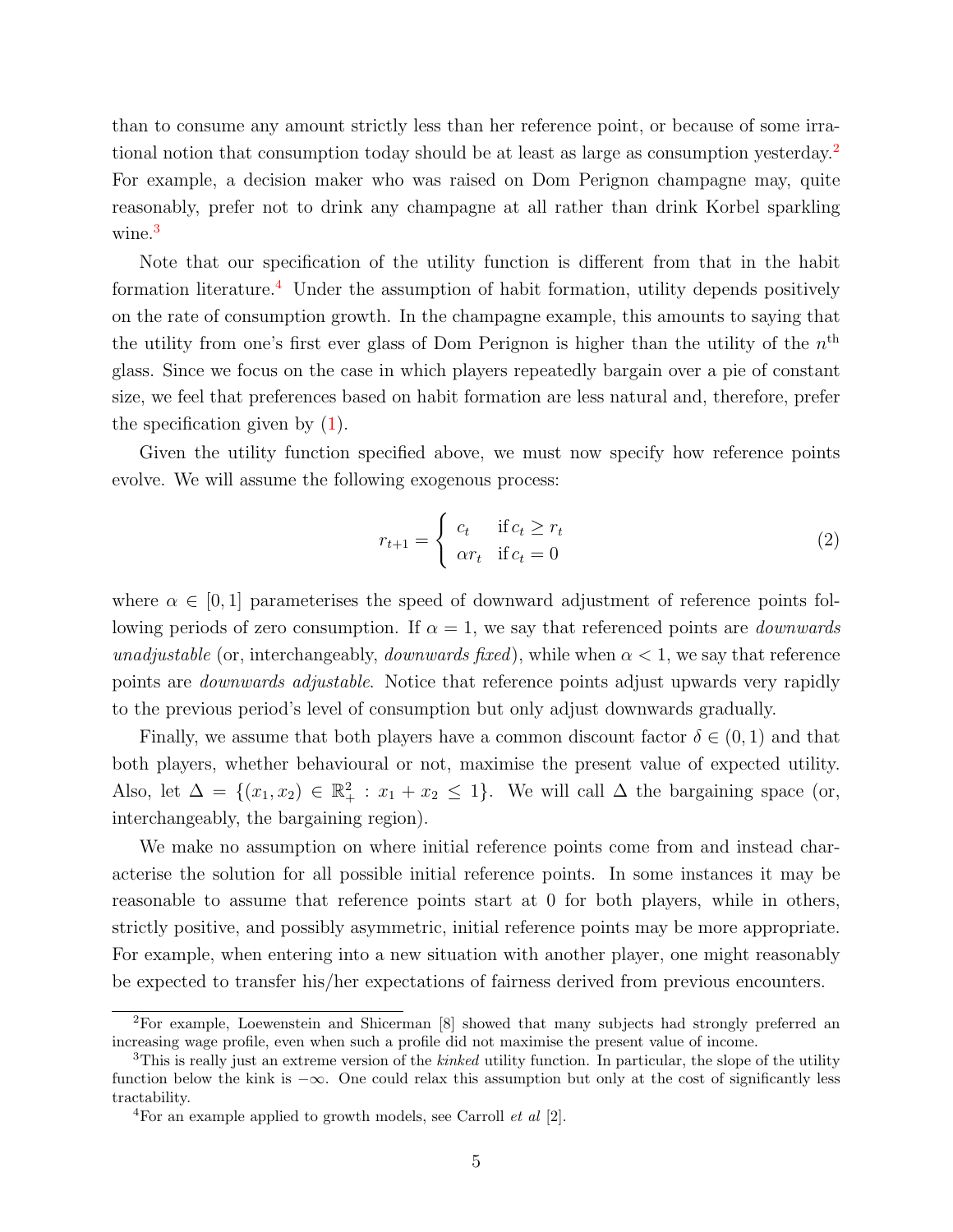**Remark 1.** Though extreme, the updating process given in [\(2\)](#page-4-3) captures all of the features we feel important in examining a model of bargaining with reference points. At the cost of tractability, one could conceive of many other, perhaps more realistic, laws of motion for reference points. For example, one could consider adding inertia in both directions in the following way:

$$
r_{t+1} = \alpha r_t + (1 - \alpha)c_t \tag{3}
$$

The speed of adjustment is then given by  $\alpha$ . We do not consider this law of motion further, except to note that adding upward inertia lowers the cost of increasing consumption. Therefore, all else equal, we would expect higher levels of consumption with upward inertia than with instantaneous upward adjustment. Indeed, if  $\alpha = 1$  and  $r = 0$ , our decision maker is perfectly rational and would freely consume the entire pie in every period.

## <span id="page-5-0"></span>3 Repeated Bargaining When One Player Has Reference-Dependent Preferences

In this section we examine the equilibria of the game in which a fully rational player repeated bargains over fixed pie with a behavioural player with reference-dependent preferences in the manner described above.

#### 3.1 Downwards Unadjustable Reference Points

Suppose that one player, without loss of generality, player 1 is fully rational, while player 2 has preferences given by [\(1\)](#page-3-0) and reference points which are downwards unadjustable. We restrict attention to Markov strategies by both players. That is, if  $r_t \in [0,1]$  is the reference point of player 2 in period t, then the proposer's strategy is a function of  $r_t$  only and the responder's decision to accept or reject depends only upon  $r_t$  and the proposal. We also assume a stationary bargaining protocol in which each player is equally likely to be the proposal in any given period.

We first show that there exists a Markov equilibrium in which the reference point of the behavioural player approaches 1. That is, eventually the behavioural player consumes the entire pie, leaving the fully rational player with nothing. The equilibrium strategies have the following flavour. In each period  $t$ , if the rational player is selected to propose, she proposes  $r_t$  to the behavioural player and  $1 - r_t$  for herself. On the other hand, if the behavioural player is selected to propose, he will propose  $1 - f(r_t)$  to he rational player and  $f(r_t) > r_t$  to himself, where  $f(r_t)$  is determined as part of the equilibrium. In particular,  $f(r)$  is chosen small enough such that the rational player is indifferent between accepting and rejecting.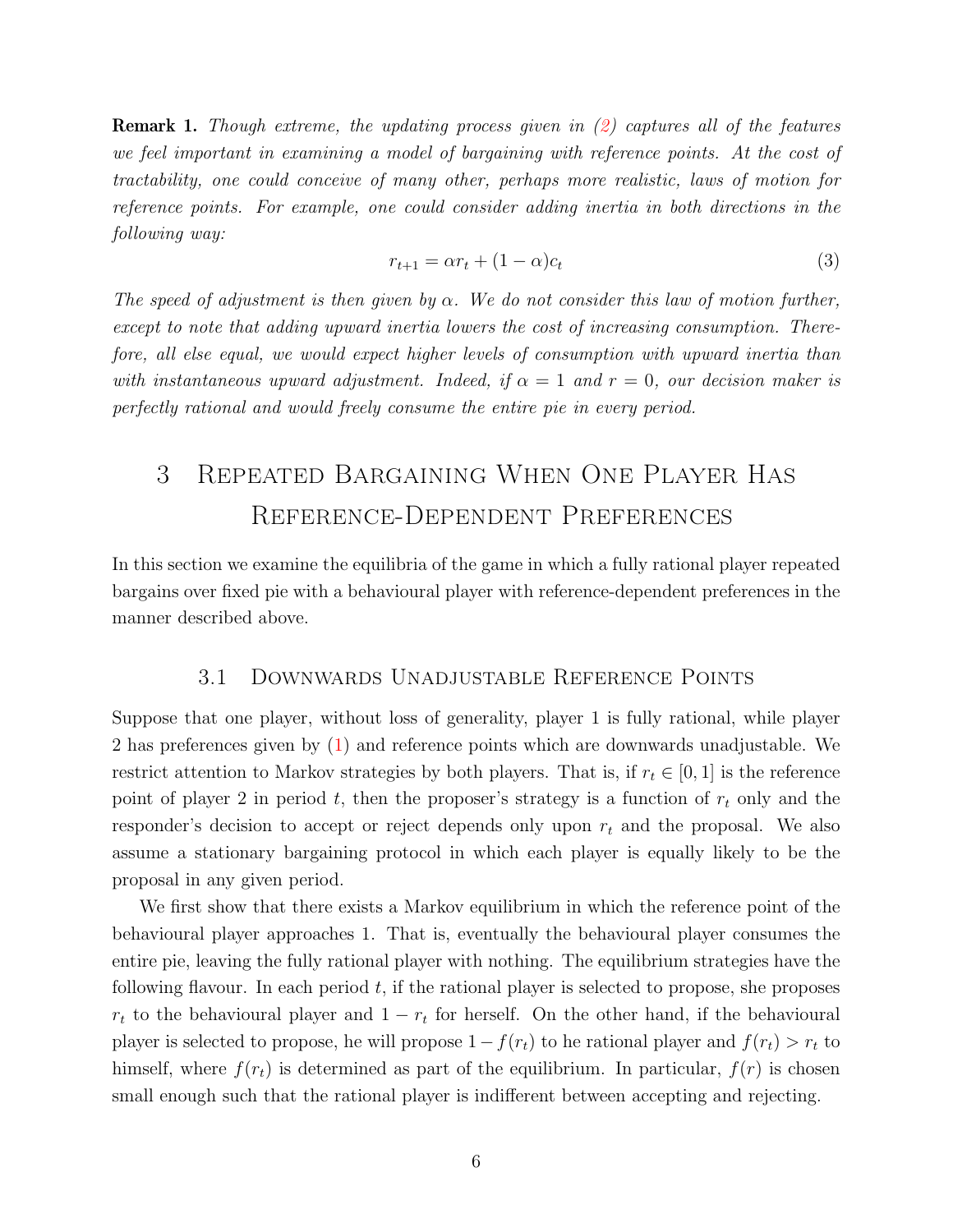<span id="page-6-0"></span>**Proposition 1.** There exists a Markov equilibrium such that, given reference point  $r_t$  in period t (i) the rational player proposes  $r_t$  to the behavioural player, who accepts any proposal  $y \geq r_t$ , and (ii) the behavioural player proposes  $f(r_t) = r_t + \frac{2(1-r_t)(1-\delta)}{2-\delta}$  $\frac{r_{t}(1-\delta)}{2-\delta}$  to himself and  $1-f(r_t)$  to the rational player, who accepts any proposal  $z \geq 1 - f(r_t)$ .

 $\Box$ 

 $\Box$ 

#### Proof. See appendix.

Although in the above equilibrium, the rational player must eventually cede the entire pie to the behavioural player, the outcome is actually fair in terms of the expected present value. In particular, the expected present value to both players at  $r = 0$  is  $\frac{1}{2}$ . In the equilibrium, the rational player obtains a disproportionate piece of the pie in early periods and gradually cedes some of profits to the behavioural player, who eventually consumes the entire pie. Of course, if the initial reference point of the behavioural player is different from 0, then even this equilibrium is biased in favour of the behavioural player.

Of course, the above equilibrium is just one of many possible equilibria. We would like to obtain a better understanding of other equilibria which may exist. To do so, some terminology is in order. Given an equilibrium strategy profile  $\sigma$ , say that the state r is absorbing if, whenever the state is r, both players propose r when it is their turn to do so. Note that in the above proposition, there is a unique absorbing state at  $r = 1$ . As a preliminary result, it is fairly easy to see that the following holds:

<span id="page-6-2"></span>Lemma 1. In any Markov equilibrium, the set of absorbing states cannot contain any intervals.

#### Proof. See appendix.

We now provide an example showing that the rational player may, in fact, do very well bargaining against a player with downwards fixed reference points.

<span id="page-6-1"></span>**Example [1](#page-6-0).** Modify the equilibrium strategies defined in Proposition 1 at  $r = 0$ . In particular, at  $r = 0$ , the modified strategy calls for both players to propose  $y = 1$  to the rational player, for the rational player 1 to accept all offers such that player 2 gets 0 and to reject any offer such that player two gets a strictly positive amount. At  $r = 0$ , player 2 accepts any proposal. For all  $r > 0$ , the strategies are as in Proposition [1.](#page-6-0)

We claim that this is an equilibrium provided that  $\delta \geq \frac{2}{3}$  $\frac{2}{3}$ . First, observe that player 2 is indifferent between all proposals he could make; therefore, it is weakly optimal to cede the entire pie to player 1. Second, player 2's value at  $r = 0$  is zero, while it is strictly positive at all  $r > 0$ ; therefore, if proposed a positive amount, he would accept. Third, the rational player 1's value at  $r = 0$  is clearly maximized at that state, which means she would never propose a strictly positive amount to player 2. Fourth, player 1 will clearly accept any proposal that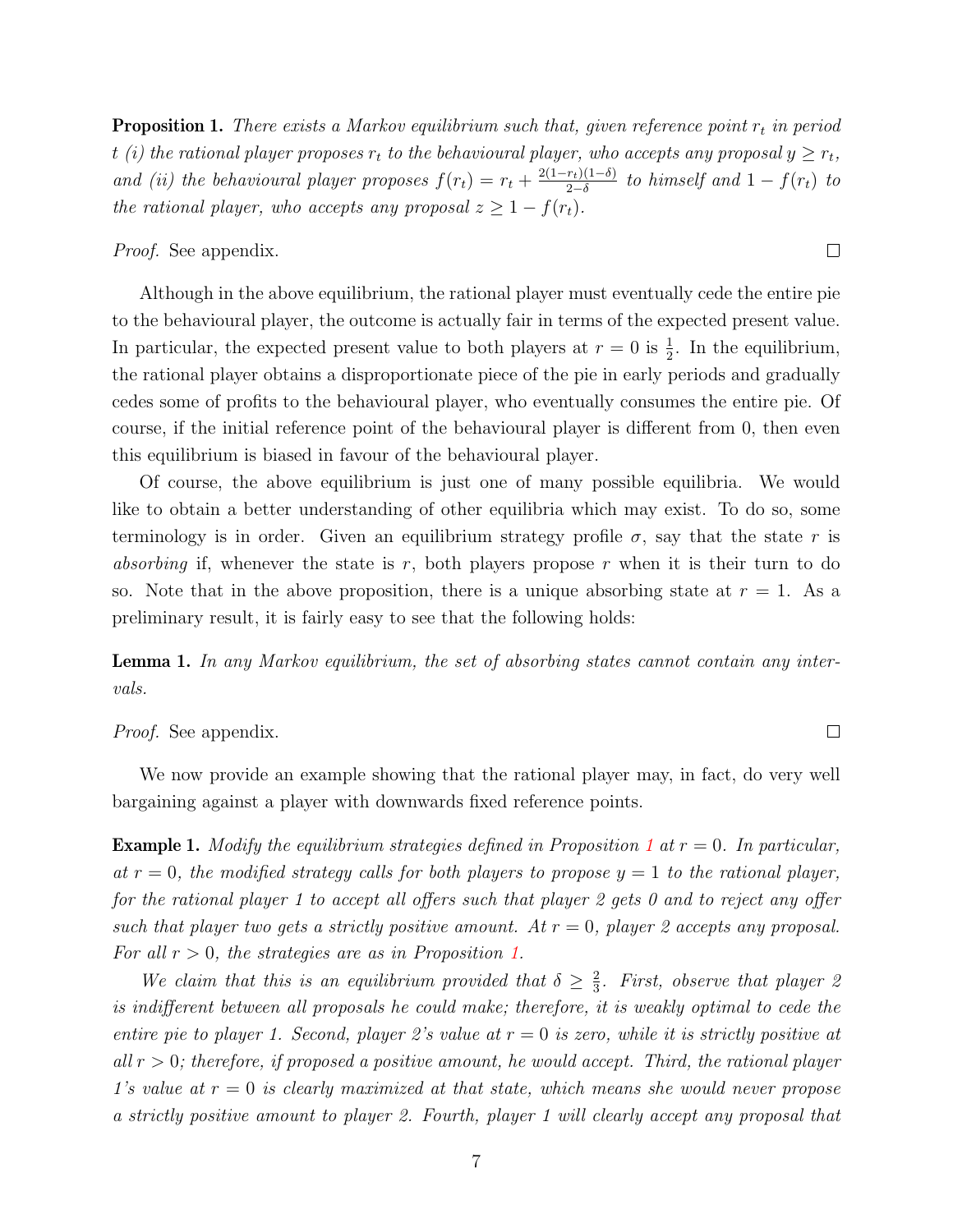gives player 2 zero: whether she accepts or rejects, the state doesn't change, so she may as well accept. Finally, suppose that player 2 offers  $(1 - \epsilon, \epsilon)$ . If player 1 rejects, she gets  $\delta$ , while if she accepts she gets  $(1 - \delta)(1 - \epsilon) + \frac{\delta}{2}(1 - \epsilon)$ . Therefore, player 1 will reject an offer giving a vanishingly small amount to player 2 if  $\delta \geq \frac{2}{3}$  $\frac{2}{3}$ .

Notice one feature of the above example is that the behavioural player *willingly* offers the entire pie to rational player when it is his turn to propose. Of course, the behavioural player is actually indifferent between any possible proposal he could make. Therefore, if he has even an ounce of spite or concern for fairness, one might expect him to behave differently. For example, if the behavioural player always proposes 0 at  $r = 0$ , then the rational player's continuation value is only  $\frac{\delta}{2}$  In this case, it can be shown that for every  $\delta$  < 1, there is an  $\epsilon > 0$ , such that the rational player accepts a proposal to move to the state  $r = \epsilon$ . Indeed, any absorbing state,  $r \geq 0$ , supported by the strategies of Proposition [1](#page-6-0) for  $r' > r$ , can be undone, for all  $\delta$  < 1, merely by the behavioural player "refusing to play ball" with the rational player and proposing  $(0, r)$  whenever it is his turn to propose.

While Example [1](#page-6-1) demonstrates that there are other equilibria in which the rational player can do better than the Markov equilibrium of Proposition [1,](#page-6-0) the same cannot be said about the behavioural player. This follows because, for any  $r > 0$ , the behavioural player strictly prefers to accept an offer in which he obtains his reference point,  $r<sup>5</sup>$  $r<sup>5</sup>$  $r<sup>5</sup>$ . The best that the behavioural player could do is to reject with positive probability an offer of 0 when  $r = 0$ ; however, in this case, the rational player will merely make an arbitrarily small positive offer in order for it to be accepted. In this sense, the "fair" equilibrium of Proposition [1](#page-6-0) is actually the worst Markov equilibrium for the rational player.

#### 3.2 Downwards Adjustable Reference Points

We now turn our attention to the case in which the reference point of the behavioural player adjusts downwards by a factor of  $\alpha \in [0, 1)$  following a disagreement. That is, after a disagreement in period t,  $r_{t+1} = \alpha r_t$ . Matters are now substantially more complicated because we must contemplate the possibility that the rational player will attempt to manipulate the reference points of behavioural, particularly if r gets too high. As before, we focus on Markov strategies.

The following result is easily seen:

<span id="page-7-1"></span>**Lemma 2.** In every Markov equilibrium, there exists  $\bar{r} < 1$ , such that for all  $r > \bar{r}$ , disagreement necessarily arises.

<span id="page-7-0"></span><sup>&</sup>lt;sup>5</sup>This follows because, whether the behavioural player accepts or rejects, the state will remain unchanged in the next period. Therefore, he must accept as long as a proposal of  $r > 0$  is made to him.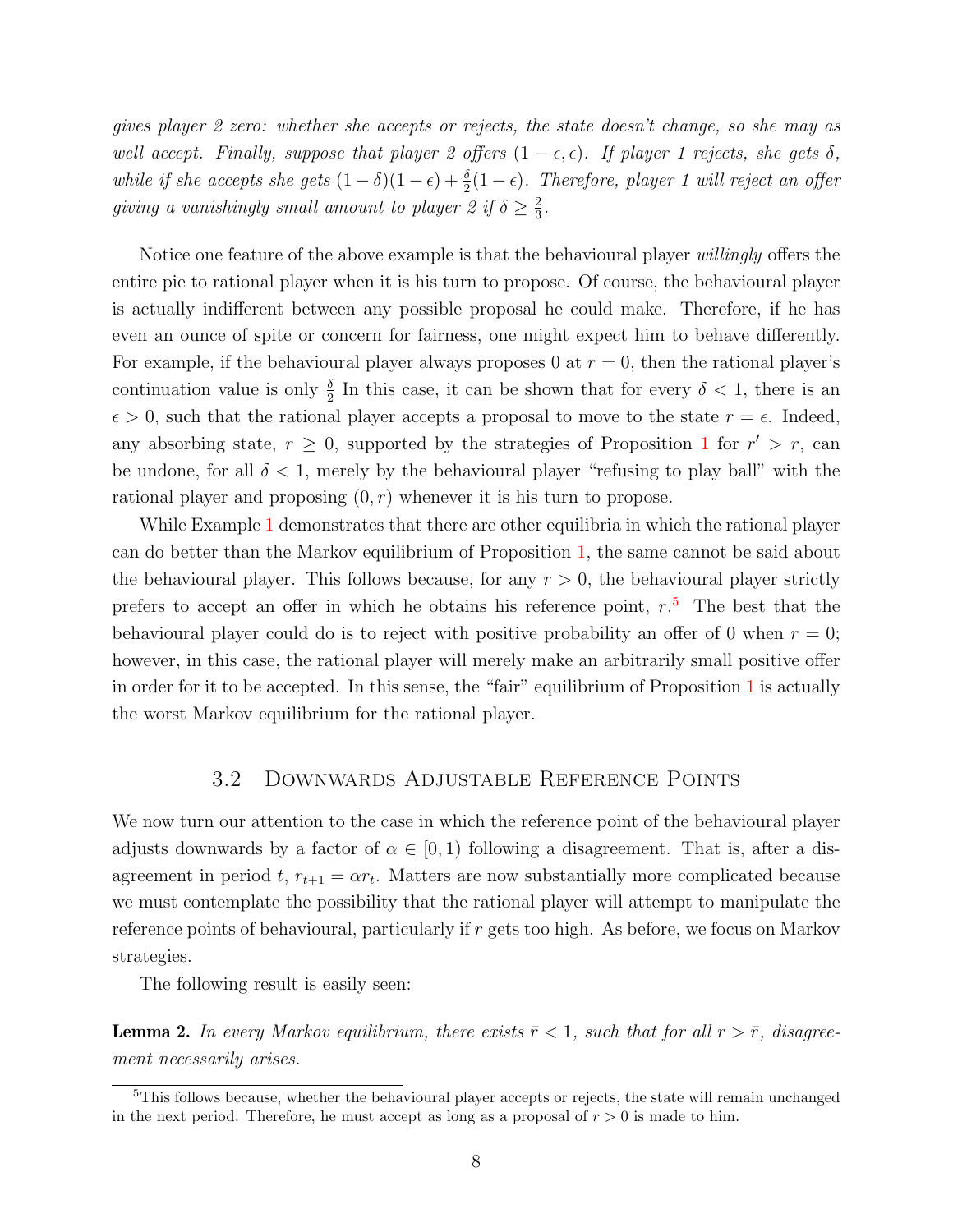The proof is omitted but the intuition is easily seen. If the reference point of the behavioural player is sufficiently high, then the rational player would do better to force disagreement, lower the reference point, and then propose the status quo whenever given a chance to do so. Similar to the case in which reference points are downwards fixed, it is easy to see that in any Markov equilibrium, there cannot be an interval of absorbing states.

We now show that an analog to Proposition [1](#page-6-0) holds when references points are downwards adjustable. However, the equilibrium in this case must also account for Lemma [2.](#page-7-1) In particular, there exists  $\bar{r} \in (0,1)$  such that for  $r > \bar{r}$ , disagreement necessarily arises. On the other hand, for  $r \leq \bar{r}$ , the rational player always offers the status quo, while the behavioural player proposes  $g(r) \geq r$  for himself and  $1 - g(r)$  for player 1. That is:

<span id="page-8-0"></span>**Proposition 2.** There exists a Markov equilibrium with absorbing state  $\bar{r} = \frac{2-\delta-\alpha\delta}{2(1-\alpha\delta)}$  $\frac{2-\delta-\alpha\delta}{2(1-\alpha\delta)}$ . For  $r \leq \bar{r}$ , the rational player always proposes the status quo, while the behavioural player's proposal is given by the function  $g(r) = \frac{2-\delta(1+\alpha(1-r))}{2-\alpha\delta}$ . For  $r > \overline{r}$ , disagreement necessarily arises.

Proof. See appendix.

As was the case in which reference points are downwards fixed, this equilibrium has the property that it is fair, with the expected value at  $r = 0$  being  $\frac{1}{2}$  for both players. The main difference between the two cases is that here, the rational player does not eventually cede the entire pie to the behavioural player. Moreover, if reference points are initially high, the rational player will reject any offer that the behavioural player could make and would, herself, make an unacceptable to her opponent in order to induce disagreement. Thus the rational player, will strategically manipulate the reference point of the behavioural player. It is in this sense that we say, for example, that firms may try to break a union by repeatedly rejecting proposals and by also making unacceptable proposals until such a time as the reference point of the behavioural player is at a point conducive to a "more fair" agreement.

Upon examining  $\bar{r}$ , it is also apparent that:

#### **Corollary 1.** The absorbing state,  $\bar{r}$  is increasing in  $\alpha$  and decreasing in  $\delta$ .

That is, as the behavioural player becomes more belligerent *(i.e., reference points adjust* downwards more slowly following disagreement), the rational player must, eventually, cede more of the pie. Note, however, that this does not change the expected value of the rational player at  $r = 0$ : for any  $\alpha \in (0, 1)$ , the rational player's expected value is  $\frac{1}{2}$ . This is possible because, as can also be seen,  $\frac{\partial g(r)}{\partial \alpha}|_{r=0} < 0$ . Therefore, the reference points increase more slowly.

Before concluding our analysis of the case in which one player has reference-dependent preferences and the other player is fully rational, observe that there may be equilibria in which the rational player obtains a disproportionately large share of the pie. As was shown

 $\Box$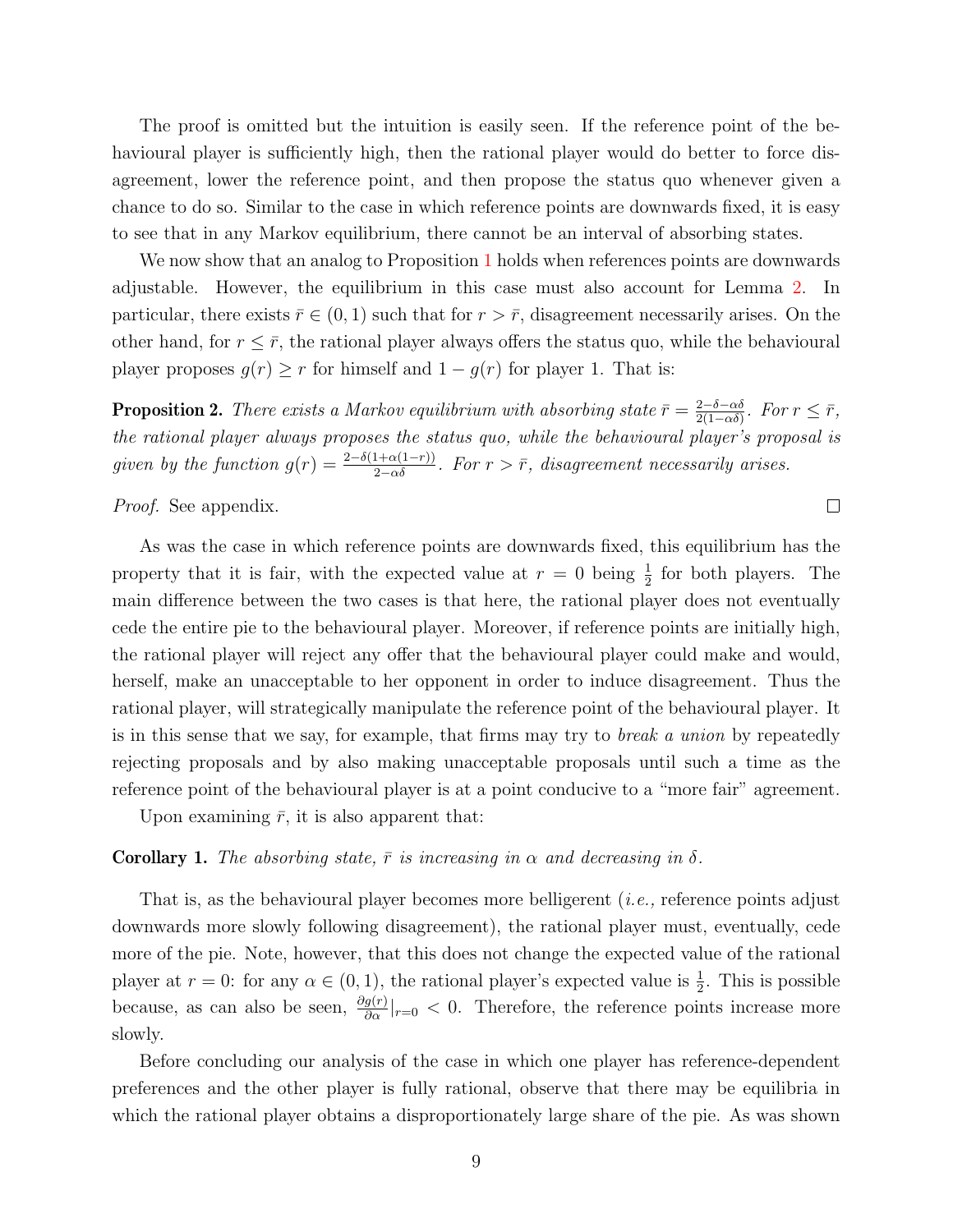in Example [1,](#page-6-1) the key to constructing such equilibria involves using the Markov equilibrium derived above as a punishment in the continuation game should reference points be allowed to increase.

## <span id="page-9-0"></span>4 Repeated Bargaining When Both Players Have Reference-Dependent Preferences

In this section, we turn to the case in which both players have reference dependent preferences. All other aspects of the game are unchanged. In particular, payoffs are discounted by  $\delta$  each period, the utility function of both players is given by [\(1\)](#page-3-0) and reference points adjust according to [\(2\)](#page-4-3).

#### 4.1 Downwards Unadjustable Reference Points

We begin with the case in which reference points do not adjust downwards following a disagreement (*i.e.*,  $\alpha = 1$ ). Therefore, if ever an efficient offer is accepted, this effectively ends negotiations, since in the next period, reference points will sum to 1. As above, we are interested in the Markov equilibria of this game.

We first go through the intermediate step of solving for what we call each player's unconstrained offer, given the equilibrium strategies in the continuation game. The reason that one's unconstrained offer does not correspond to the actual offer made in equilibrium comes from the fact that reference points must be respected. Therefore, this adds another constraint that must be taken care of. The unconstrained offers can be thought of intuitively as follows. Given the continuation value induced by the equilibrium strategies, what amount would i offer to j in the current period that would make j just indifferent between accepting and rejecting, *ignoring the fact that reference points must be respected*. The constrained offer is defined as the maximum of the unconstrained offer and the reference point. We will show that the unconstrained offer functions can be characterised rather easily by the solution to a contraction mapping. We then construct the equilibrium strategy which takes into consideration the constraints given by reference points. With downwards unadjustable reference points, one can see that agreements will always be reached in every Markov equilibrium since the status quo *(i.e.,* current reference point) will always be accepted if offered. However, it may be that the reference point is actually above one's continuation value; therefore, the actual, constrained offer may be greater than the unconstrained offer.

Let  $\mathcal{C}(\Delta, [0,1])$  denote the space of continuous functions with domain  $\Delta = \{x \in \mathbb{R}^2_+ :$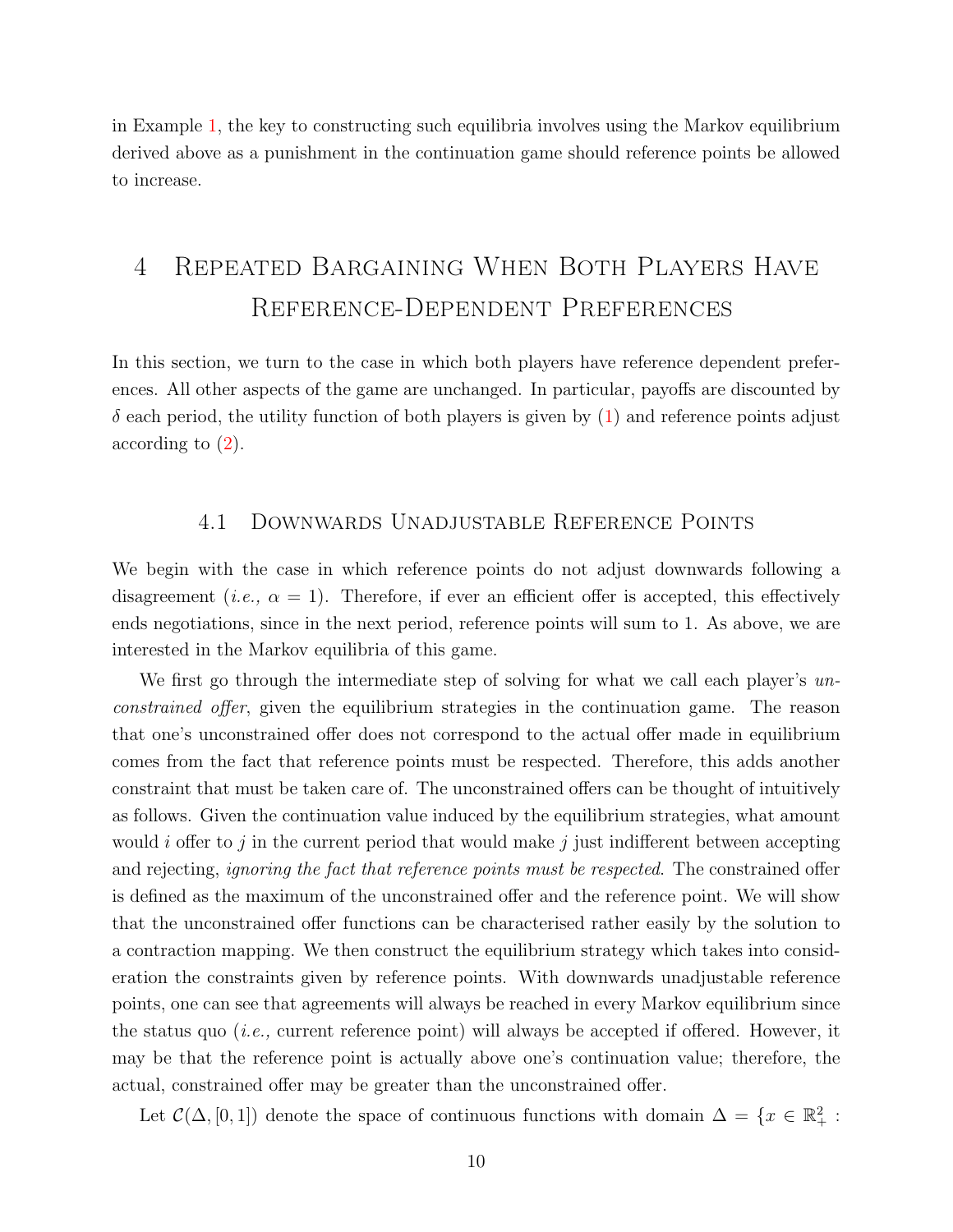$x_1 + x_2 \leq 1$  and range [0, 1] and define the map  $\Phi : \mathcal{C}(\Delta, [0, 1])^2 \mapsto \mathcal{C}(\Delta, [0, 1])^2$  by:

<span id="page-10-1"></span>
$$
\Phi(f_1, f_2)(r) = \begin{bmatrix} \frac{\delta}{2} (1 + \max\{f_1(r), r_1\} - \max\{f_2(r), r_2\}) \\ \frac{\delta}{2} (1 + \max\{f_2(r), r_2\} - \max\{f_1(r), r_1\}) \end{bmatrix}
$$
(4)

A fixed point,  $(\bar{f}_1, \bar{f}_2)$ , of this map then defines the *unconstrained* offers that the players would like to make.<sup>[6](#page-10-0)</sup> In the appendix, we show that  $\Phi$  is a contraction, but here we pause to give some intuition. Consider the term  $\frac{\delta}{2}(1 + \max\{f_1(r), r_1\} - \max\{f_2(r), r_2\})$  on the right-rand side of  $(4)$ . It can be thought of as the average continuation value to player 1 if he rejects an offer, while expecting both players to play according to the constrained offer functions in the next period. Following the rejection, reference points do not adjust. Then with probability 0.5, player 2 will be selected to propose and will propose  $\max\{f_1(r), r_1\}$  to player 1. On the hand, with probability 0.5, player 1 will be chosen to proposes and will offer max ${f_2(r), r_2}$ , keeping the remainder for himself. Of course, this average payoff is then discounted by  $\delta$ .

In the appendix, we show that the unique solution to [\(4\)](#page-10-1) gives us a Markov equilibrium. That is:

<span id="page-10-2"></span>**Proposition 3.** There is a pure strategy Markov equilibrium of the bargaining game with downwards unadjustable reference points. In this equilibrium, player i proposes  $\max\{f_j(r), r_j\}$  and accepts offers greater than or equal to  $\max\{f_i(r), r_i\}$ , where  $(f_1, f_2)$  is the unique solution to  $\Phi(f_1, f_2) = (f_1, f_2).$ 

 $\Box$ 

Proof. See appendix.

Indeed, if one solves [\(4\)](#page-10-1), it is possible to see that the bargaining space gets divided into four regions, depending on where reference points lie. In Figure [1](#page-11-0) we show the offers that each of the players make to the other in each of the four different regions. The first element of each tuple is the offer made by player 2 to player 1 if reference points fall within the given region, while the second element is the offer made by player 1 to player 2 if reference points fall within the given region. As can be seen, when the reference points of both players are sufficiently low (*i.e.*, less than  $\frac{\delta}{2}$ ), then each player proposes  $\frac{\delta}{2}$  to his/her opponent and takes the remainder of the pie for him/herself. On the other hand, when one player's reference point is above  $\frac{\delta}{2}$ , then, in equilibrium, this player, must be given her at least her reference point. Because of this, the other player's continuation value decreases, which leads her to receive lower offers — at least when her reference point is not too high. Finally, when both players' reference point are high enough, then each players reference point is above her continuation value, meaning that they must be offered their reference point to accept.

<span id="page-10-0"></span><sup>&</sup>lt;sup>6</sup>In particular,  $\bar{f}_i$  denotes the amount (ignoring reference points) that j would like to give to i.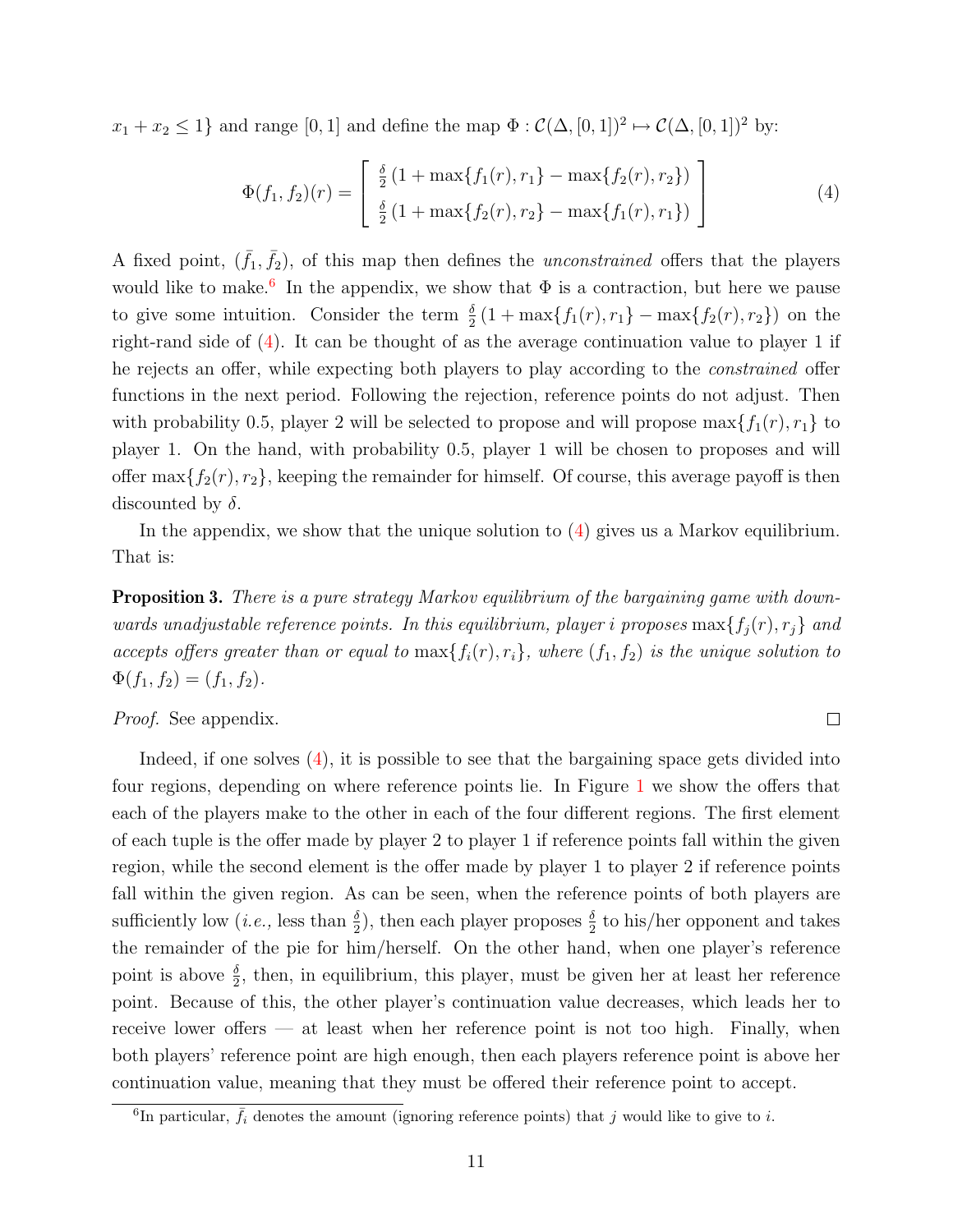<span id="page-11-0"></span>

FIGURE 1: Equilibrium Offers Given Reference Points ( $\delta = \frac{3}{4}$  $\frac{3}{4}$ 

Note: The first (resp. second) element in each tuple represents the offer made by player 2 (resp. player 1) to player 1 (resp. player 2) if the reference points fall within the particular region.

Three further brief remarks are in order. First, for  $(r_1, r_2) \in [0, \frac{\delta}{2}]$  $\frac{\delta}{2}$ ,  $f_i(r) = \frac{\delta}{2}$ , which is identical to that of the standard random proposer Rubinstein bargaining model, while outside of this region, the reference point of at least one player, say player  $i$ , will bind. Second, notice also that in this model, reference points only affect the outcome, they do not lead to disagreements. In particular, players do not engage in the strategic manipulation of their opponent's reference point. Finally, observe that the equilibrium is efficient since an all equilibrium offers exhaust the entire pie and are accepted.

#### 4.2 Downwards Adjustable Reference Points

We now discuss the case of downwards adjustable reference points (*i.e.*,  $\alpha < 1$  in [\(2\)](#page-4-3)). Our immediate goal is to prove the existence of a Markov equilibrium similar to that of the previous subsection. Our method for constructing such an equilibrium follows the same procedure — in particular, we again define the unconstrained offer function as the unique fixed point to a particular contraction mapping. However, in this case, more care must be taken. As happened in the case of downwards adjustable reference points with one rational player and one behavioural player, here too, if reference points are too high, players might attempt to manipulate the reference point of their opponent in order to secure a more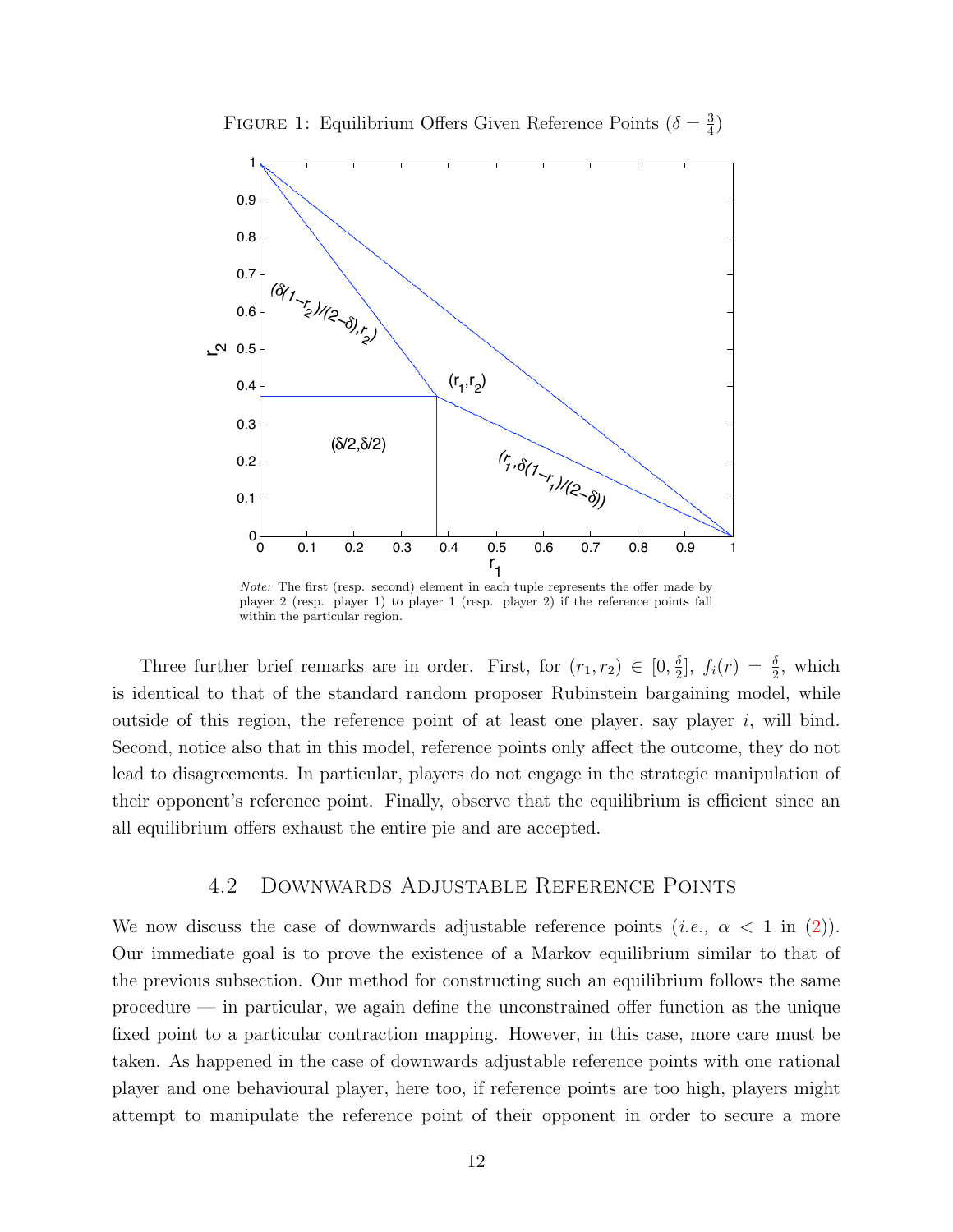favourable division of the pie in a future period.

Let  $\mathcal{C}(\Delta, [0, 1])$  denote the space of continuous functions with domain  $\Delta$  and range [0, 1] and define the map  $\Psi : \mathcal{C}(\Delta, [0, 1])^2 \mapsto \mathcal{C}(\Delta, [0, 1])^2$  by:

<span id="page-12-0"></span>
$$
\Psi(f_1, f_2)(r) = \begin{bmatrix} \frac{\delta}{2} (1 + \max\{f_1(\alpha r), \alpha r_1\} - \max\{f_2(\alpha r), \alpha r_2\}) \\ \frac{\delta}{2} (1 + \max\{f_2(\alpha r), \alpha r_2\} - \max\{f_1(\alpha r), \alpha r_1\}) \end{bmatrix}
$$
(5)

A fixed point,  $(\bar{f}_1, \bar{f}_2)$ , of this map then defines the *unconstrained* offers that the players would like to make. In much the same way when reference points were downwards fixed, one can easily show that  $\Psi$  is a contraction mapping. Therefore, the Banach Fixed Point Theorem guarantees the existence of a unique fixed point.

However, one important difference between the present case, where  $\alpha < 1$ , and the previous case, where  $\alpha = 1$ , is that the unconstrained offer functions need not be valid over all of  $\Delta$ . In particular, suppose that  $f_i(r)+r_j > 1$  and that player j is selected to propose. In order for player i to accept, she must be offered at least her continuation value of  $f_i(r)$ , while in order for j to be happy with any agreement, he must receive at least  $r_j$ . However, both of these constraints cannot be satisfied when  $f_i(r) + r_j > 1$ , which means that disagreement must necessarily arise. Therefore, we can divide the bargaining space into two regions: an agreement region and a disagreement region. Specifically,

**Definition 1.** Define the region of agreements as the set  $\Delta^a(\alpha, \delta) = \{r \in \Delta : r_1 \leq 1 - \delta\}$  $f_2(r) \& r_2 \leq 1 - f_1(r) \}.$ 

**Definition 2.** Define the region of disagreements as the set  $\Delta^d(\alpha, \delta) = \Delta \setminus \Delta^a(\alpha, \delta)$ .

Within the set  $\Delta^a(\alpha, \delta)$ , immediate agreement will arise with player *i* proposing max $\{f_j(r), r_j\}$ to player j, and accepting any offer greater than or equal to  $\max\{f_i(r), r_i\}$ . As we will presently show, the set of *absorbing states* is simply the Pareto frontier of  $\Delta^a(\alpha, \delta)$ . Define this set as  $\mathcal{A}(\alpha,\delta)$ . In the region  $\Delta^d(\alpha,\delta)$ , disagreement necessarily arises.

In the appendix, we prove the following result:

<span id="page-12-1"></span>**Proposition 4.** There exists a symmetric, Markov equilibrium to the bargaining game with  $downwards$  adjustable reference points  $-$  the strategies of which can be derived by the solution to [\(5\)](#page-12-0). In this equilibrium, disagreement arises whenever  $r \in \Delta(D)$ .

 $\Box$ 

Proof. See appendix.

In Figure [2,](#page-13-0) we partition the bargaining space into the agreement and disagreement region for a particular example. As can be seen, if reference points are less than, approximately, 0.8154, then agreements are possible. On the other hand, if one of the player's reference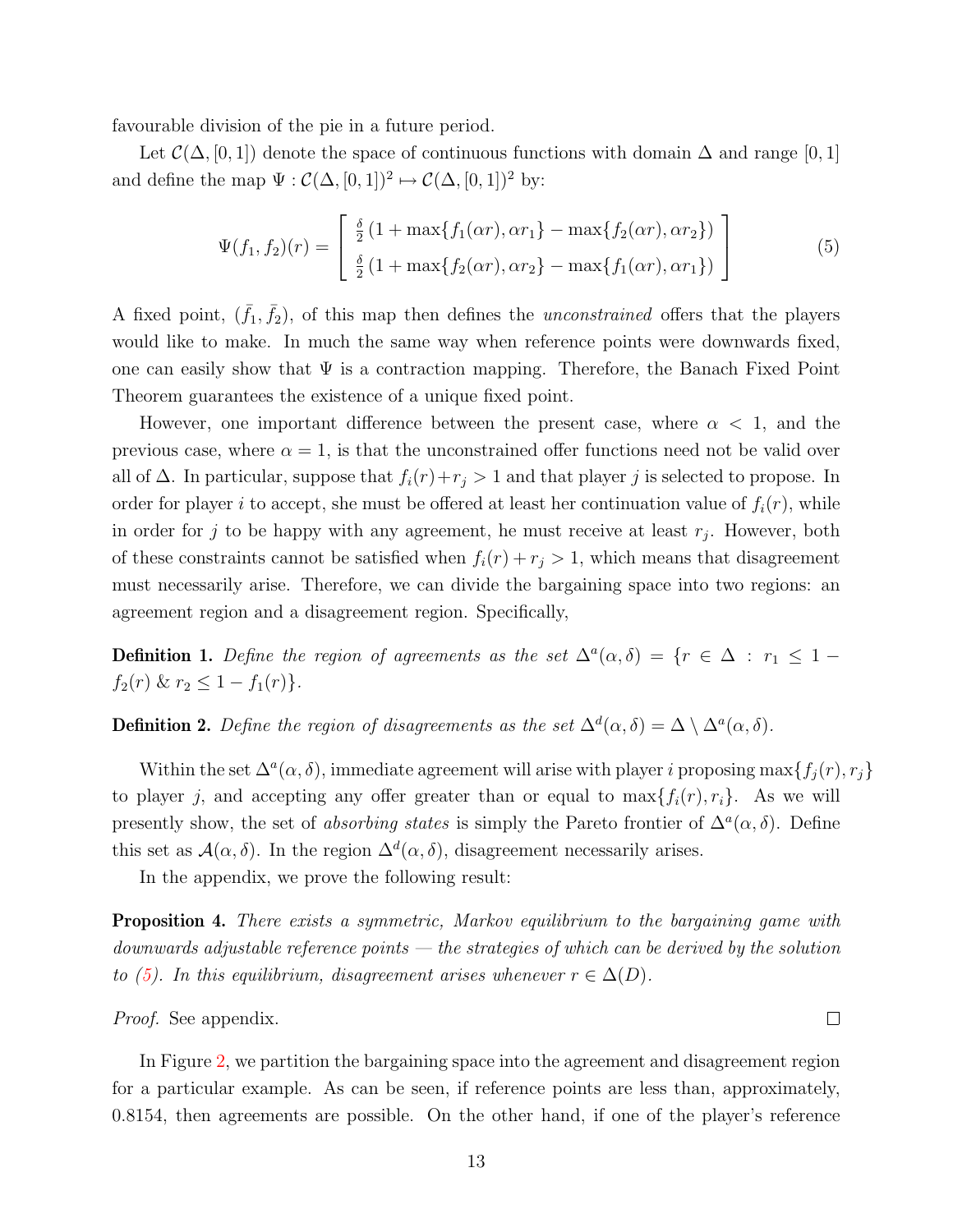<span id="page-13-0"></span>

FIGURE 2: The Bargaining Region:  $\delta = \frac{3}{4} \& \alpha = \frac{9}{10}$ 10

point is above this threshold, then one or more periods of disagreement must take place in order for reference points to adjust downwards into  $\Delta^a(\alpha, \delta)$ .

and if both reference points are sufficiently high, then the reference points of both players Although Figure [2](#page-13-0) shows when agreements are possible and when they are not, it does not indicate what the offers actually are when agreements are possible. It is easy to see that if  $(r_1, r_2) \in [0, \frac{\delta}{2}]$  $\frac{\delta}{2}$ ?, then each player will offer their opponent  $\frac{\delta}{2}$  and take the remainder for him/herself. Outside of this region, the reference point of at least one player must bind, become the binding offers. Finally, notice that, given the parameters of the model for the example depicted in Figure [2,](#page-13-0) if  $r_i \approx 1$ , disagreement will last two periods. For a general  $\alpha$  and  $\delta$ , for extreme initial reference points, disagreement may well last for a multiple, but finite, number of periods. It is also interesting to note that, for some values of  $\alpha$  and  $\delta$ , a player may actually prefer to reject an extremely generous offer that is off the equilibrium path.[7](#page-13-1) This is done so as to avoid the prospect of a protracted period of disagreement in the future.

Turn now to the comparative statics of  $\Delta^a(\alpha, \delta)$ . In particular, how does  $\Delta^a(\alpha, \delta)$  change if either  $\alpha$  (the speed at which reference points adjust downwards following disagreement) or  $\delta$  (the discount factor) changes. Intuition suggests that if  $\alpha$  increases, then  $\Delta(A)$  should

<span id="page-13-1"></span><sup>&</sup>lt;sup>7</sup>Our numerical calculations indicate that this is likely to arise when  $\delta$  is high relative to  $\alpha$ , and  $\alpha$  is not too small (in particular,  $\alpha > \frac{\delta}{2}$ ).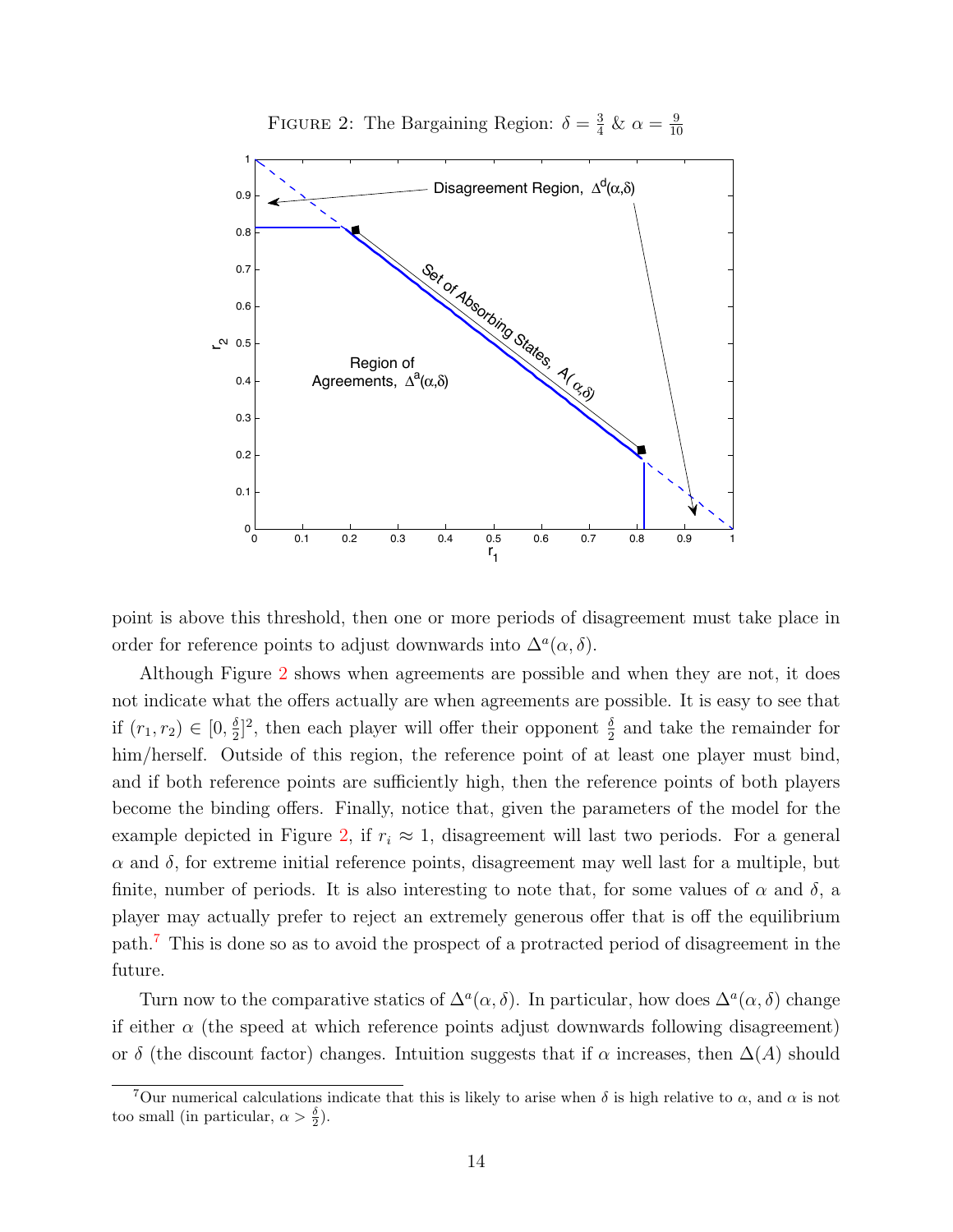also increase. This follows because with a higher  $\alpha$ , reference points adjust downwards by a smaller amount following a disagreement. Therefore, a player who would like to improve her relative standing by forcing a disagreement has less to gain by doing so. On the other hand, we would expect  $\Delta(A)$  to shrink as  $\delta$  increases. For a higher  $\delta$ , the future now weighs more heavily, which means that forcing a disagreement in a single period and, therefore, obtaining a larger share of the pie in all future periods is now more attractive. Indeed, this intuition holds, as we demonstrate with the following results:

 $\Box$ 

 $\Box$ 

<span id="page-14-0"></span>Proposition 5. If  $\alpha_1 < \alpha_2$  then  $\Delta^a(\alpha_1, \delta) \subseteq \Delta^a(\alpha_2, \delta)$ .

*Proof.* See appendix.

<span id="page-14-1"></span>**Proposition 6.** If  $\delta_1 > \delta_2$  then  $\Delta^a(\alpha, \delta_1) \subseteq \Delta^a(\alpha, \delta_2)$ .

Proof. See appendix.

**Example 2.** It is easy to see that when  $\alpha < \frac{\delta}{2}$ ,  $\Delta^a(\alpha, \delta) = \{r \in \Delta : r_1 + r_2 \leq 1, r_i \leq 1 - \frac{\delta}{2} \}$  $\frac{\delta}{2}$ and the set of absorbing states is given by  $\mathcal{A}(\alpha,\delta) = \{x \in \Delta : x_1 + x_2 = 1, x_i \in [\frac{\delta}{2}]$  $\frac{\delta}{2}$ , 1 –  $\frac{\delta}{2}$  $\frac{\delta}{2}]\}$ . Moreover, the equilibrium strategies are very simple: For all  $r \in \Delta^a(\alpha, \delta)$ ,  $f_i(r) = \frac{\delta}{2}$ . That is, for  $r \in \Delta^a(\alpha, \delta)$ , each player offers  $\max\{r_j, \frac{\delta}{2}\}$  $\frac{\delta}{2}$  and keeps the remainder for him/herself. We will use this below to demonstrate that there is not a unique Markov equilibrium.

#### 4.3 Lack of Uniqueness: Supporting Isolated Points

The Markov equilibrium embodied in Proposition [4,](#page-12-1) intuitive and has a number of reasonable properties. However, the result makes no claim as to the uniqueness of the equilibrium. Indeed, it is not difficult to show that there exist other Markov equilibria of the infinitely repeated bargaining game. We now describe one such equilibrium.

Suppose that  $0 < \alpha \leq \frac{3}{8} < \delta = \frac{3}{4}$  $\frac{3}{4}$  so that, for the equilibrium described by Proposition [4,](#page-12-1) the set of absorbing states is given by  $\mathcal{A}(\alpha,\delta) = \{(r_1,r_2) : r_1+r_2=1, r_i \in \left[\frac{3}{8}\right]$  $\frac{3}{8}, \frac{5}{8}$  $\frac{5}{8}$ ] $\}$ . We will now show that, with a relatively simple modification, we can support  $\bar{r} = (\frac{18}{21}, \frac{3}{21})$  as an absorbing state.

In Figure [3,](#page-15-0) the agreement region, given that subjects play the Markov equilibrium of Proposition [4](#page-12-1) is the region enclosed by the solid lines. Let  $\sigma$  denote the Markov equilibrium strategy profile. In order to support  $\bar{r}$ , suppose that both players follow  $\sigma$  everywhere on  $\Delta$ , except on the set  $\Delta'(\bar{r}) = \{(r_1, r_2) \in \Delta : r_2 = \frac{3}{18}r_1 \& r_1 > 0\}$ . This is the  $-$ . line in Figure [3.](#page-15-0) We modify the strategies in the following way:

- 1. Given an initial state  $r \in \Delta'(\bar{r})$ , each player proposes  $\bar{r}$ .
- 2. From any initial state  $r \in \Delta$ , player 1 accepts all offers  $x \in \Delta'(\bar{r})$  such that  $x_1 \geq r_1$ and will reject any other offer.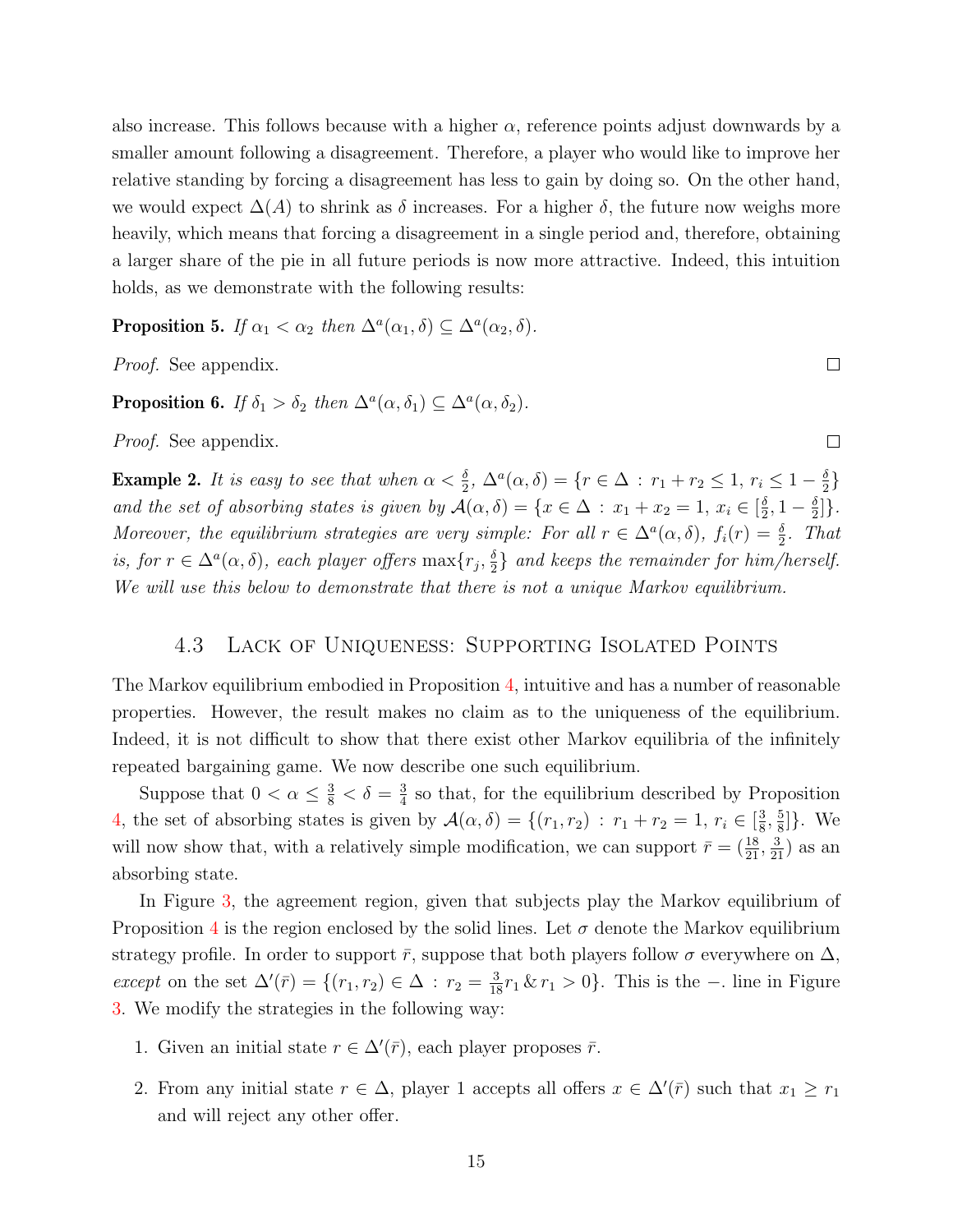<span id="page-15-0"></span>

FIGURE 3: Supporting Isolated Points in Equilibrium

3. From any initial state  $r \in \Delta(\bar{r})$ , player 2 accepts any offer  $x_2 \ge r_2$ , while from any initial state  $r \notin \Delta'(\bar{r})$ , player 2 rejects any proposal  $x \in \Delta'(\bar{r})$ .

In all other instances, players follow the strategy given by  $\sigma$ , the Markovian equilibrium defined by Proposition [4.](#page-12-1)

First, observe that, given the acceptance strategies of the players, the offers are clearly optimal. Second, it is clearly optimal for player 1 to accept a proposal of  $\bar{r}$ . With a little effort, we can also see that player 1 rejects any proposal  $x \notin \Delta'(\bar{r})$ . To see this, suppose that player 1 was offered. The expected value of accepting this proposal is  $(1-\delta)+\delta/2 = 5/8$ . On the other hand, by rejecting the proposal, player 1's expected value is  $\delta(18/21) = 9/14 > 5/8$ . Thus, player 1 prefers to reject.

Now consider player 2. It is clearly optimal for player 2 to accept any offer  $x \in \Delta(\bar{r})$ such that  $x_2 \ge r_2$ . On the other hand, suppose that player 2 is offered  $x \notin \Delta'(\bar{r})$  such that  $x_2 \ge r_2$ . By accepting, the worst that player 2 can do is  $(1 - \delta)x_2 + \delta^2/2 = x_2/4 + 9/32$ , while the value from rejecting is  $\delta(3/21) = 3/28 < x_2/4 + 9/32$  for any  $x_2 \ge 0$ . Thus, it is optimal for player 2 to accept.

Finally, we must specify the behaviour of players if, at a given state  $r \notin \Delta'(\bar{r})$  receive an offer  $x \in \Delta'(\bar{r})$  such that  $x_i \geq r_i$ . It is easy to see that player 2 would reject such offers, while player 1 prefers to accept. Thus, we have shown that  $\bar{r}$  can be supported as an absorbing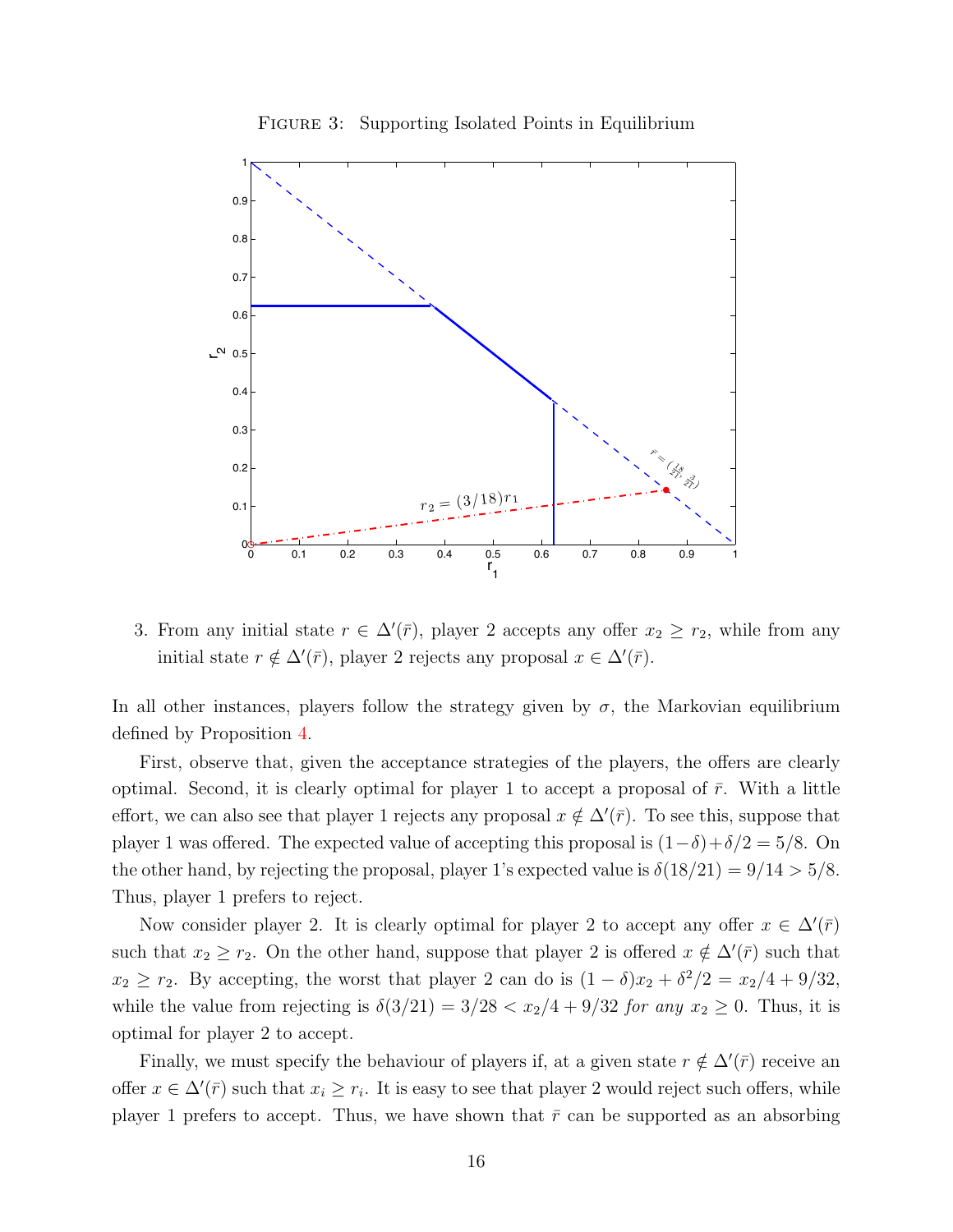state in Markov equilirbium.

Notice that equilibria of this type suffer from a number of undesirable properties, which, we believe, make it not very robust. First, the region  $\Delta'(\bar{r})$  is very knife-edge. In particular, if the evolution of reference points were subject to small, random trembles, the weak player would strictly prefer to reject any offer in  $\Delta'(\bar{r})$  because upon doing so, with probability 1, reference points would leave the region  $\Delta'(\bar{r})$  and from this point on, she could expect to get half of the pie. Second, if  $\alpha = 0$  or if there were some other way for reference points to eventually reach 0 following a series of rejections, the equilibrium would also no longer exist.<sup>[8](#page-16-1)</sup> Third, the strategies which support this asymmetric equilibrium are discontinuous in the state space.

Ideally, we would like to show that the Markov equilibrium characterised by Proposition [4,](#page-12-1) is unique in some more restricted class. For example, one conjecture is that the equilibrium is unique in the class of strategies which are continuous functions of the state. Unfortunately, we have been unable to prove this result. Introducing some randomness into the evolution of reference points could also be expected to eliminate the type of equilibria that we have shown to exist. One can easily show that there is a unique equilibrium in the finite horizon game, and as the time horizon grows arbitrarily long, the equilibrium converges to the Markov equilibrium described in Proposition [4.](#page-12-1)

Define the unconstrained offer function in period  $n$  recursively as follows

<span id="page-16-2"></span>
$$
f_i^n(r) = \frac{\delta \sum_{k=0}^{T-n-1} \delta^k}{2 \sum_{k=0}^{T-n} \delta^k} \left[ \max \{ f_i^{n+1}(\alpha r), \alpha r_i \} + 1 - \max \{ f_j^{n+1}(\alpha r), \alpha r_j \} \right]
$$
(6)

with  $f_i^T(r) = 0$  for all r is the unconstrained offer in the final period. In the finite horizon game, the agreement region in period n is then  $\Delta(A, n) = \{r \in \Delta : r_j \leq 1 - f_i^n(r), i \neq j\}.$ Observe that as  $T \to \infty$ , [\(6\)](#page-16-2) converges to  $f_i(r)$  — the equilibrium unconstrained offer function of the infinite horizon game.

### 5 Related Literature

<span id="page-16-0"></span>Compte and Jehiel [\[3\]](#page-19-1) consider a model of bargaining with reference points as we do; however, there are differences between our two models. First, Compte and Jehiel [\[3\]](#page-19-1) consider the problem of dividing a single pie, while we consider a repeated environment in which players must divide a pie in each of an infinite number of periods. A second, and more fundamental, difference concerns the issue of how exactly reference points are updated. In our model,

<span id="page-16-1"></span><sup>&</sup>lt;sup>8</sup>Note that modifying the evolution of reference points so that they may reach zero (from above) is not a panacea; one can show the existence of other asymmetric, unequal equilibria. However, these equilibria will also suffer from the other two criticisms raised here.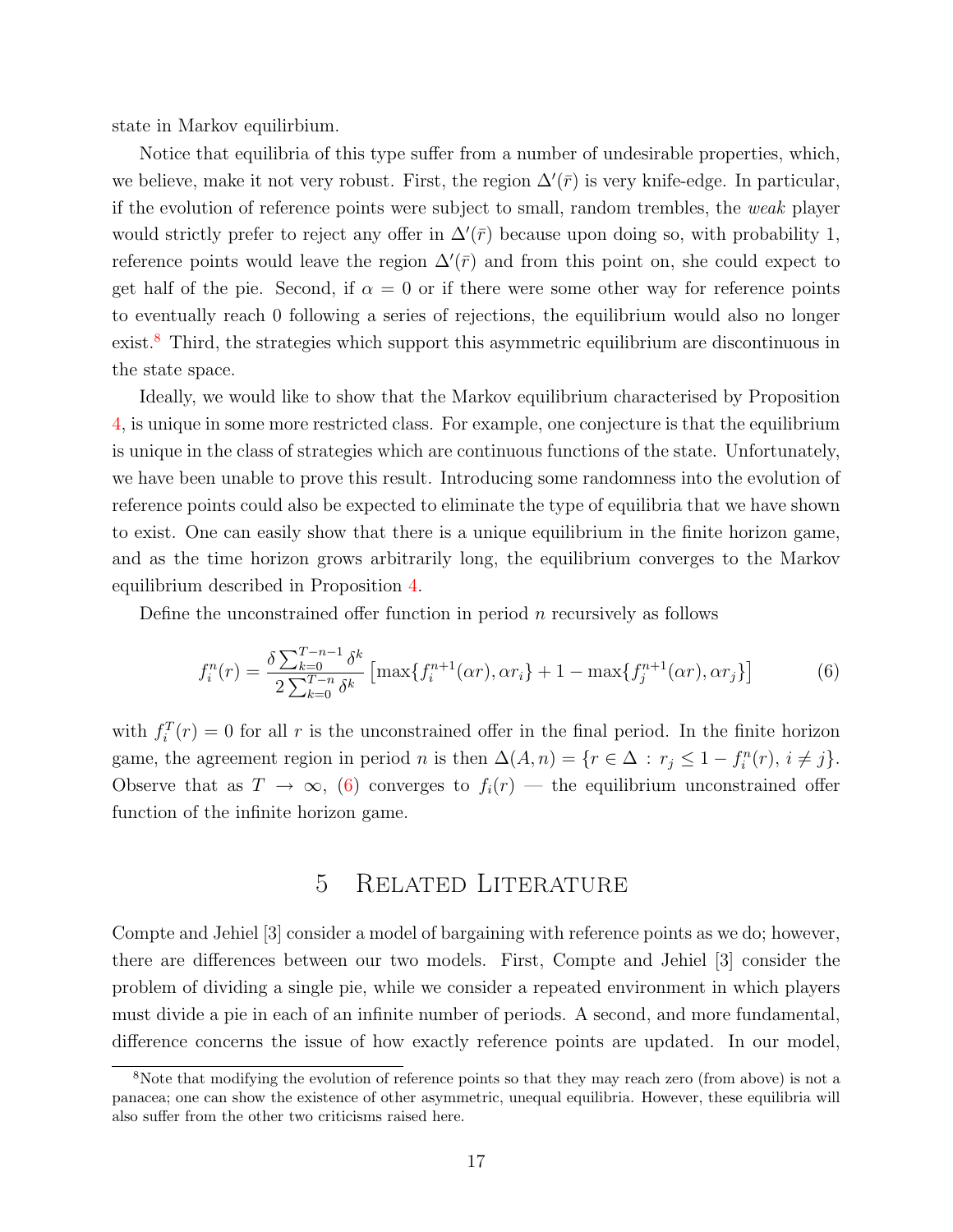reference points are updated as a function of past consumption. Moreover, reference points are adjusted in every period t. Compte and Jehiel [\[3\]](#page-19-1) consider a bargaining protocol in which, at each period, there is an exogenous risk of breakdown. If a breakdown occurs, reference points are adjusted and a new bargaining round begins upon paying a cost c. Before each new round begins, reference points adjust according to a weighted function of the current reference point and the best offer received over the entire course of bargaining. A priori it is not clear how reference points should adjust — based on past realisations of consumption or on past offers.

Li [\[7\]](#page-19-2) presents a model in which reference points adjust after every offer. In his basic set-up, a player strictly prefers rejection to any offer which gives a discounted utility lower than the discounted utility of the most generous previously rejected offer. For example, if the most generous offer (in discounted utility terms) up to time t made to player 1 is  $\delta^{t-1}\alpha$ , player 1 will reject any offer  $\alpha' < \frac{\alpha}{\delta}$  $\frac{\alpha}{\delta}$ . Therefore, in the (essentially) unique SPE of Li's model, offers start small and gradually increase until a clinching offer is made.

If we allow reference points to adjust after every offer in Compte and Jehiel [\[3\]](#page-19-1), we might expect results similar to Li [\[7\]](#page-19-2). In particular, bargaining must still be a gradual process — initial offers cannot be too generous because the strategic role of rejection is still at play. Thus bargaining must be a gradual process. This is in contrast to our model of downwards fixed reference points when both players have reference-dependent preferences in which agreements occur immediately. This follows due to our assumption that reference points adjust only after actual consumption.

### 6 Conclusion

<span id="page-17-0"></span>In this paper we have studied the problem of bargaining by otherwise rational agents, but for the presence of reference points. We considered both the case in which a fully rational player was matched with a player with reference-dependent preference and the case in which two players, both with reference-dependent preferences, were matched. For each case, we also allowed reference points to be either fixed or to adjust downwards following a disagreement.

Regardless of how reference points adjust following disagreement, when a rational player repeatedly bargains with a behavioural player, we showed that there is a Markov equilibrium in which the rational player gradually cedes her share of the pie to the behavioural player. When reference points do not adjust following disagreement, this process does not end until, in the limit, the rational player has ceded the entire pie. In contrast, when reference points do adjust downwards following disagreement, then the strategic role of disagreement comes into play and moderates what the behavioural player can hope to extract from the rational player.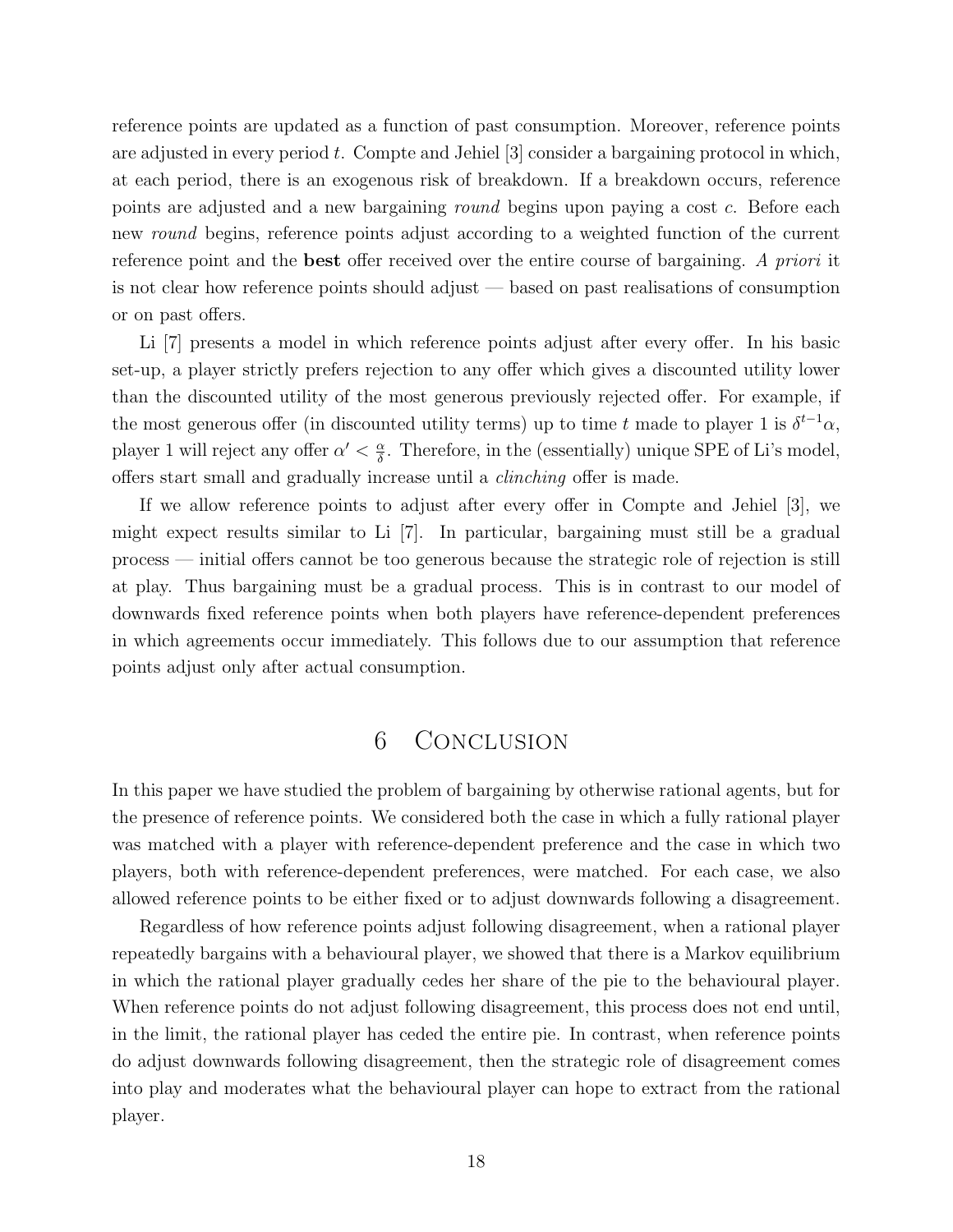In the text, we argued that the Markov equilibria characterised in the text are actually the worst Markov equilibria for the rational player, despite the fact that they are fair (when summed over the players' infinite-length interaction). We also showed by means of an example, that there may be commitment equilibria in which the rational player obtains a strictly higher payoff. The key to the construction of these equilibria is to use the rational player's worst Markov equilibrium as a punishment if ever the reference point of the behavioural player is allowed to increase beyond a certain point.

One wonders whether there is more than a hint of realism to the equilibria described in this part of the text. Indeed, it seems that the history of labour relations between firms and workers generally begins in favour of the firm, while labour, over-time, gradually wrests concessions from the firm to improve their situation. Once conceded, this is the new status quo for all future bargaining, and it is difficult for the firm regain ground. Indeed, for much of the history between the auto workers union and the so-called Big 3 automakers, this seems like a particularly apt description. It is only recently that the Big 3 have been able to gain concessions from the auto workers and only with the threat of bankruptcy and liquidation due to a sharp downward (and persistent) drop in demand. On the other hand, Wal-Mart, with its fierce opposition to unionisation, seems to be playing one of the commitment equilibria that we described.

We also studied the situation in which both players had reference-dependent preferences. Rather than the gradual bargaining process in which the rational player ceded her share of the pie, in this case, once an agreement is made, it exhausts the entire pie and will remain in force for the entire duration of their interaction. In particular, when reference points do not adjust downwards following a disagreement, we have shown that their presence does not lead to disagreements but instead leads to potentially different bargaining outcomes relative to the case in which reference points do not exist. Therefore, reference points are akin to outside options, though in our model, they are determined endogenously through the bargaining process itself.

In contrast, when reference points do adjust downwards following a disagreement, players may prefer to force disagreement in order to reduce inequality between the two players. As part of our construction, we characterised the bargaining region for a specific Markov equilibrium and showed that it had some intuitive properties: when reference points are not too unequal, an efficient agreement will always be reached. On the other hand, when reference points are sufficiently unequal, disagreement must necessarily arise for a number of periods until they have entered the agreement region. Moreover, the size of the agreement region has intuitively appealing properties. For a fixed speed of adjustment, as players become more patient, the agreement region shrinks, while for a fixed level of patience, as reference points adjust downwards more quickly, the agreement region also shrinks.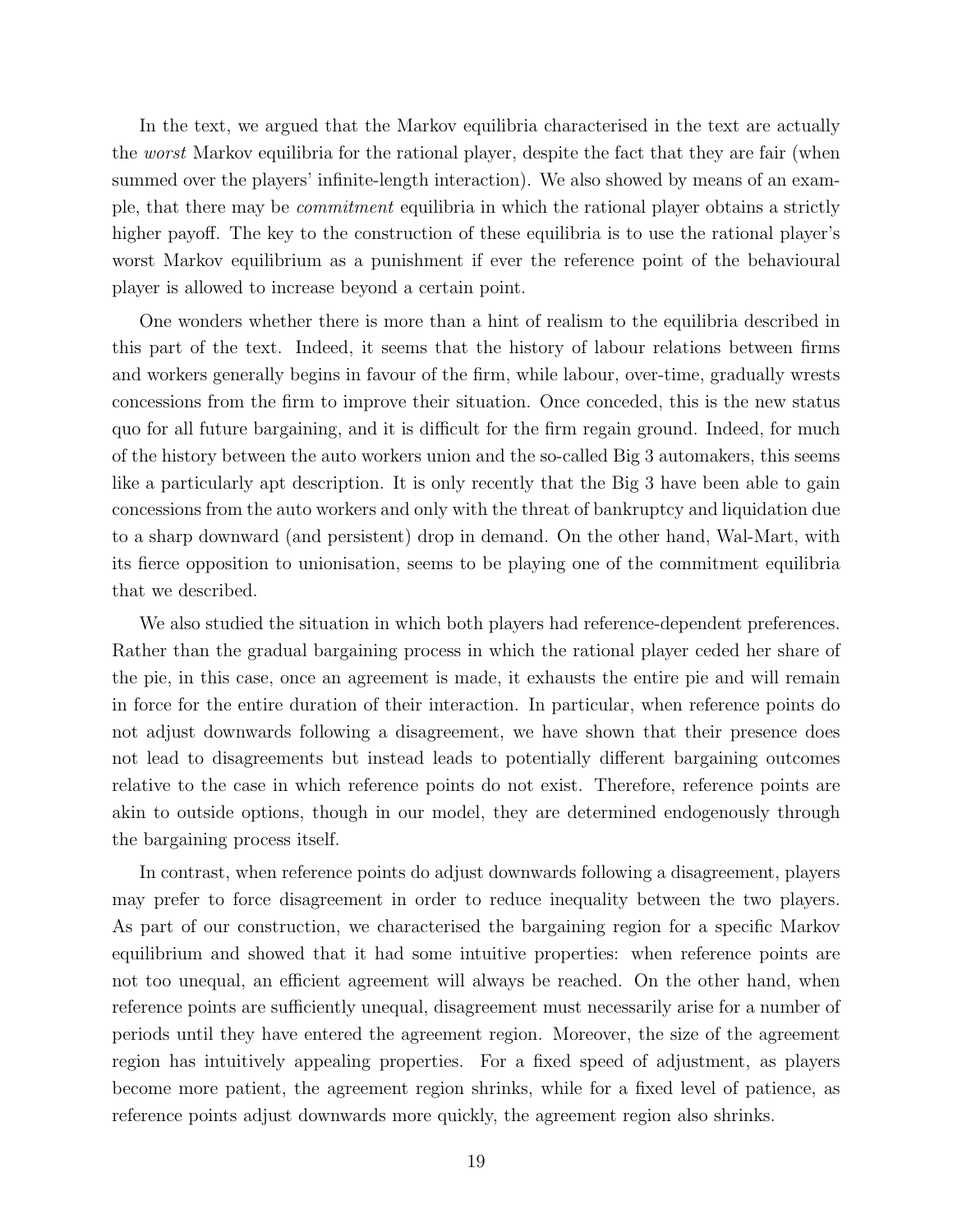There are a number of extensions worth exploring. All of our analysis was concerned with a constant pie; however, it would be interesting to study the stochastic pie case. While interesting, such an analysis would also be quite difficult since it introduces another state variable. We do know that Markov equilibria of the two-person bargaining model is less efficient than a single-decision maker. In particular, in the two-person model, players always consumer a larger portion of the maximum possible pie than would a lone decision maker. Thus disagreements, due to infeasible pies, would be expected to be more frequent. Beyond that, we do not know what would happen. We have also assumed that players have complete information about the reference point of their opponent and the adjustment process reference points. Introducing some uncertainty on either of these fronts is also worth exploring, though perhaps in a finitely repetition setting.

### **REFERENCES**

- <span id="page-19-4"></span>[1] Boeri, T., A. Börsch-Supan and G. Tabellini. "Would you like to shrink the welfare state? A survey of European citizens," *Economic Policy*, 2001, 32, 7–50.
- <span id="page-19-7"></span>[2] Carroll, C, J. Overland and D. N. Weil, "Comparison Utility in a Growth Model," Journal of Economic Growth, 1997, 2, 339-367.
- <span id="page-19-1"></span>[3] Compte, O. and P. Jehiel, "Bargaining with reference-dependent preferences," Working Paper, 2006.
- <span id="page-19-0"></span>[4] Gächter, S. and A. Riedl, "Moral Property Rights in Bargaining with Infeasible Claims," Management Science, 2005, 51(2), 249–263.
- <span id="page-19-5"></span>[5] Ghosh, P., "Bargaining, Aspirations and Fairness," Working Paper, 1999.
- [6] Hyndman, K., "Disagreement in Bargaining: An Empirical Analysis of OPEC," International Journal of Industrial Organization, 2008, 26(3), 811–828.
- <span id="page-19-2"></span>[7] Li, D., "Bargaining with History Dependent Preferences," Journal of Economic Theory  $2007, 136(1), 695-708.$
- <span id="page-19-6"></span>[8] Loewenstein, G. and Sicherman, N. "Do workers prefer increasing wage profiles?" Journal of Labor Economics, 1991,  $9(1)$ , 67–84.
- <span id="page-19-3"></span>[9] Romer, P. M., "Preferences, Promises, and the Politics of Entitlement," in Victor Fuchs (ed.): Individual and Social Responsibility - Child Care, Education, Medical Care, and Long-Term Care in America. Chicago: Chicago University Press 1996.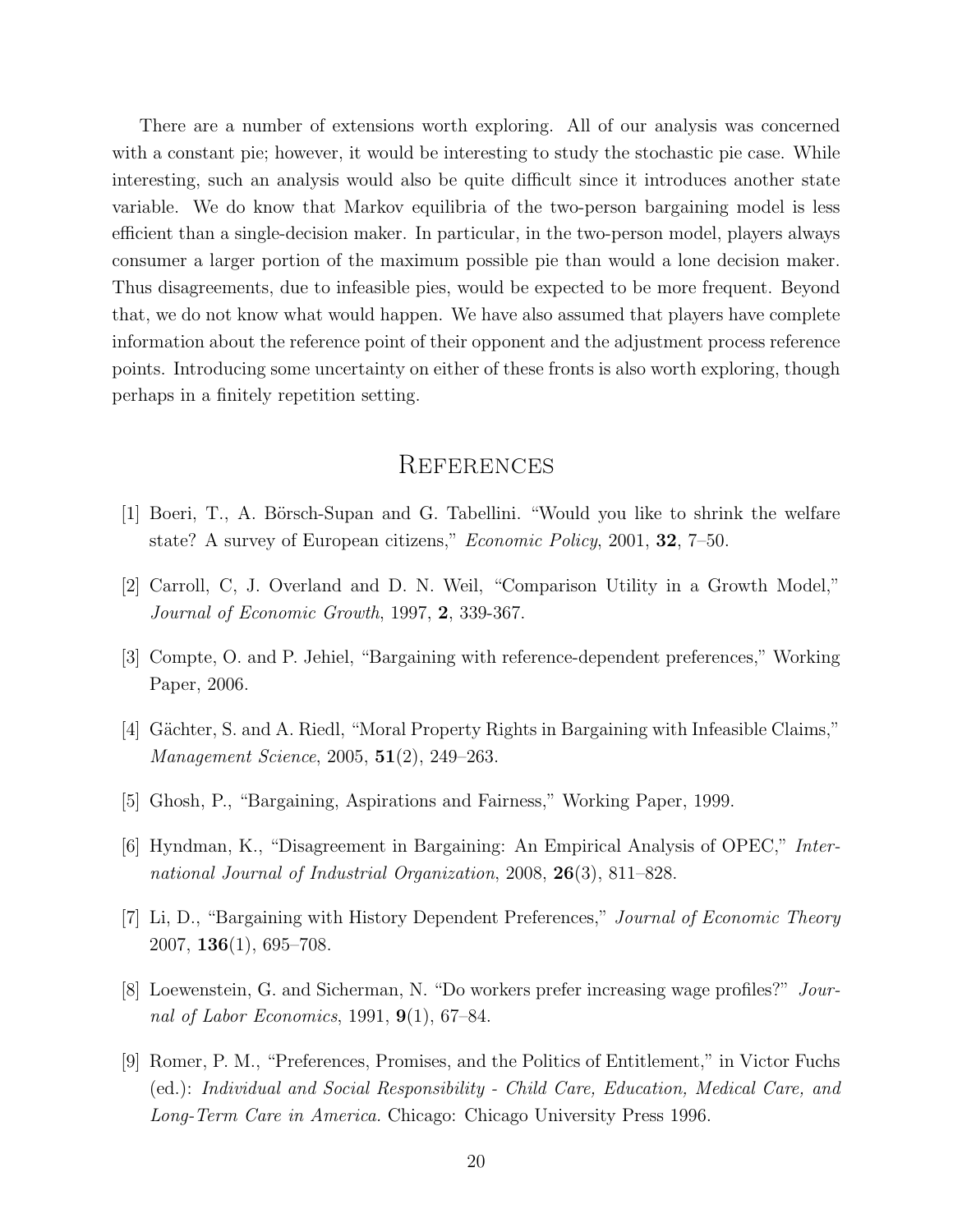- [10] Rotemberg, J. J. and G. Saloner, "A Supergame-Theoretic Model of Price Wars During Booms," American Economic Review, 1986, 76, 390-407.
- <span id="page-20-0"></span>[11] Rubinstein, A., "Perfect Equilibrium in a Bargaining Model", Econometrica, 1982, 50, 97–109.

## A Proofs

#### A.[1](#page-6-0) PROOF OF PROPOSITION 1

Since players employ Markov strategies, it is clear that player 2 will accept a status quo proposal of  $r_t$ . Also, given the proposed strategies, it is clear that the equilibrium value to player 1, the rational player, is decreasing in the reference point of player 2. Therefore, the best that player 1 can do is propose  $(r_t, 1 - r_t)$ .

Next, let  $V(r, i)$  denote the value to player 1 when the reference point is r and player  $i \in \{1,2\}$  is selected to propose. Under the proposed strategies, it can easily be seen that:

$$
V(r, 1) = \frac{2(1 - \delta)(1 - r)}{2 - \delta} + \frac{\delta}{2 - \delta}V(r, 2).
$$

Next, observe that player 2 will make a proposal  $1 - y$  such that  $y \geq r$  and:

<span id="page-20-1"></span>
$$
V(r,2) = (1 - \delta)(1 - y) + \frac{\delta}{2}[V(y,1) + V(y,2)] \tag{7}
$$

$$
= \frac{\delta}{2} \left[ V(r, 1) + V(r, 2) \right]. \tag{8}
$$

That is, player 2 pushes player 1 down to her continuation value from rejecting the proposal. From [\(8\)](#page-20-1), we are able to determine that  $V(r, 2) = \frac{\delta}{2}(1 - r)$ . Using [\(7\)](#page-20-1), we are then able to solve for  $y$ . Indeed,  $y$  is the solution to:

$$
\frac{\delta}{2}(1-r) = (1-\delta)(1-y) + \frac{\delta}{2}(1-y),
$$

where the right-hand side of the above equation is given by [\(7\)](#page-20-1), upon noting that  $V(y, 2) =$ δ  $\frac{\delta}{2}(1-y)$ . Solving this equation gives us  $y = r + \frac{2(1-r)(1-\delta)}{2-\delta} \equiv f(r)$ .

Finally, observe that  $f(r) \ge r$ ,  $f'(r) \in (0,1)$  and  $f(1) = 1$ . Therefore, as  $t \to \infty$ ,  $r_t \rightarrow 1.$  $\Box$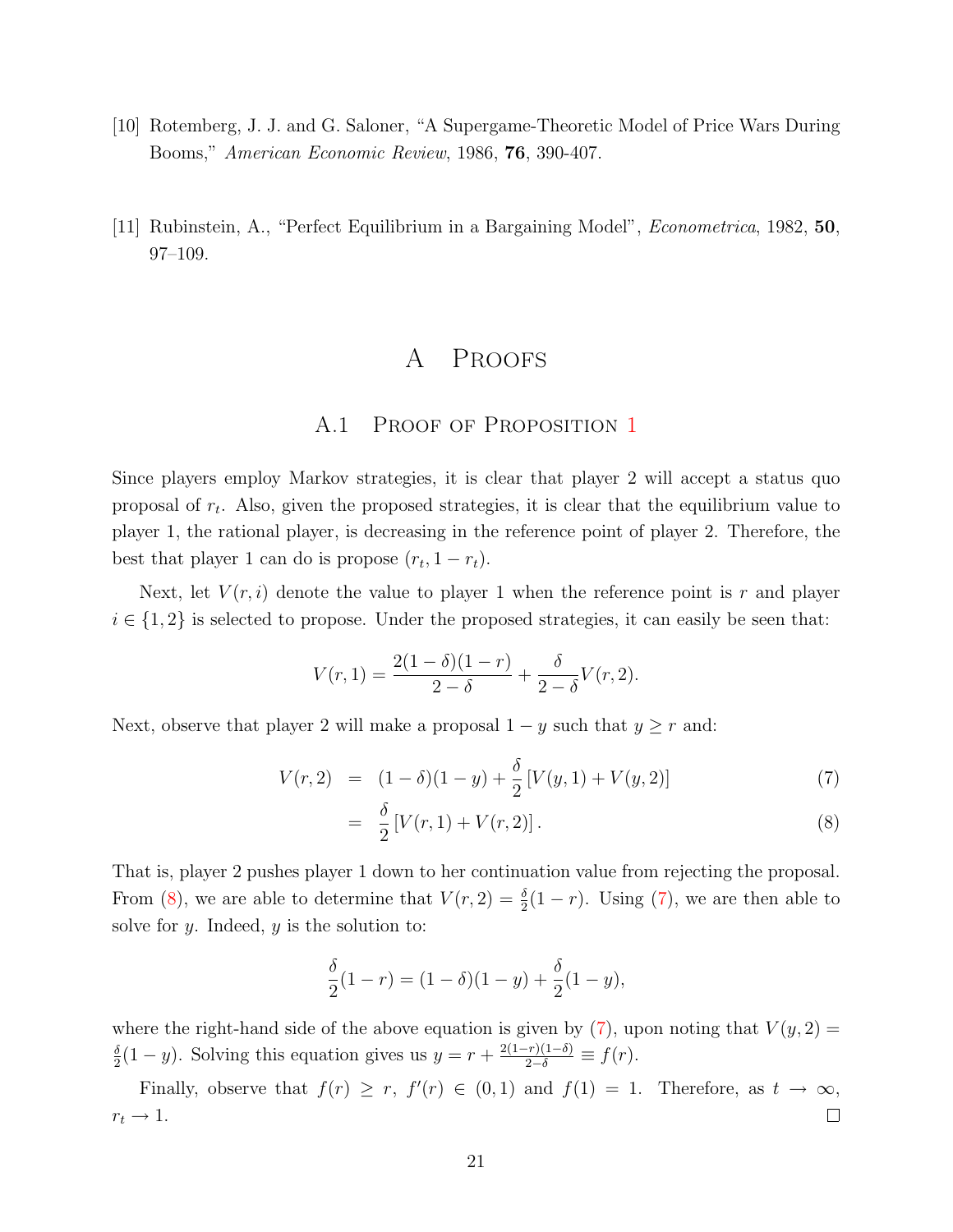#### A.2 Proof of Lemma [1](#page-6-2)

Suppose to the contrary that there exists an equilibrium such that there exists an interval  $\mathcal{R} = (\underline{r}, \overline{r})$  such that all  $r \in \mathcal{R}$  are absorbing. Next, suppose that  $r, r' \in \mathcal{R}$  with  $r' > r$ . Observe that, from the state  $r$ , player 1 will accept a proposal to move to state  $r'$  provided that:

$$
1 - r' \ge \delta(1 - r),
$$

which can be rearranged to  $r' - r \leq (1 - \delta)(1 - r)$ . Clearly, therefore, this inequality must be satisfied for some  $r' \in \mathcal{R}$ , contradicting the assumption that  $r \in \mathcal{R}$ .  $\Box$ 

#### A.3 PROOF OF PROPOSITION [2](#page-8-0)

As before, let  $V(r, i)$  denote the value to player 1 when she player  $i \in \{1, 2\}$  is selected to propose at state r. Then, for  $r \leq \bar{r}$ , we have:

<span id="page-21-0"></span>
$$
V(r,2) = (1 - \delta)(1 - g(r)) + \frac{\delta(1 - \delta)(1 - g(r))}{2 - \delta} + \frac{\delta}{2 - \delta}V(g(r),2)
$$
(9)

$$
= \max\{1-\bar{r}, \frac{\delta(1-\delta)(1-\alpha r)}{2-\delta} + \frac{\delta}{2-\delta}V(\alpha r, 2)\},\tag{10}
$$

while for  $r > \bar{r}$ ,

$$
V(r, 1) = V(r, 2) = \frac{\delta}{2}(V(\alpha r, 1) + V(\alpha r, 2)).
$$

Observe that [\(10\)](#page-21-0) differs from its counterpart in the downwards fixed case by the presence of the max expression. When references points are downwards fixed, it is always optimal for player 2 to increase his own reference point as high as possible given player 1's continuation value. However, when reference points adjust downwards following a disagreement, player 2's behaviour is kept somewhat in check. Therefore, rather than making player 1 indifferent between accepting and rejecting, in some cases, player 1 may find it optimal to simply propose a move to the absorbing state. Finally, note that  $\bar{r}$  is obtained by using [\(9\)](#page-21-0) in order to solve for  $g(r)$ , and in particular,  $\bar{r}$  is a fixed point of  $g(r)$ .

We now show that the above system is solved with a decreasing, linear function  $V(r, 2)$ . First, observe that  $V(0, 2) = \frac{3}{2}$ . Second, using [\(10\)](#page-21-0), ignoring the max expression, and under the assumption of linearity, one can show that  $V(r, 2) = \frac{\delta}{2} - \frac{\alpha \delta(1-\delta)}{2-\delta - \alpha \delta} r$ . Third, using [\(9\)](#page-21-0), and our expression for  $V(r, 2)$ , we can solve for  $g(r)$  and  $\bar{r}$ . In particular, it can be shown that  $g(r) = \frac{2-\delta(1+\alpha(1-r))}{2-\alpha\delta}$  and  $\bar{r} = \frac{2-\delta-\alpha\delta}{2(1-\alpha\delta)}$  $rac{2-\delta-\alpha\delta}{2(1-\alpha\delta)}$ .

In order to show that this is an equilibrium, we must show that  $\frac{\delta(1-\delta)(1-\alpha r)}{2-\delta}+\frac{\delta(1-\delta)(1-\alpha r)}{2-\delta}$  $\frac{\delta}{2-\delta}V(\alpha r,2)\geq$  $1 - \bar{r}$ , since we implicitly made this assumption in calculating  $V(r, 2)$ . We must also show that when  $r > \bar{r}$ , player 1 actually prefers to reject any proposal. Regarding the former, after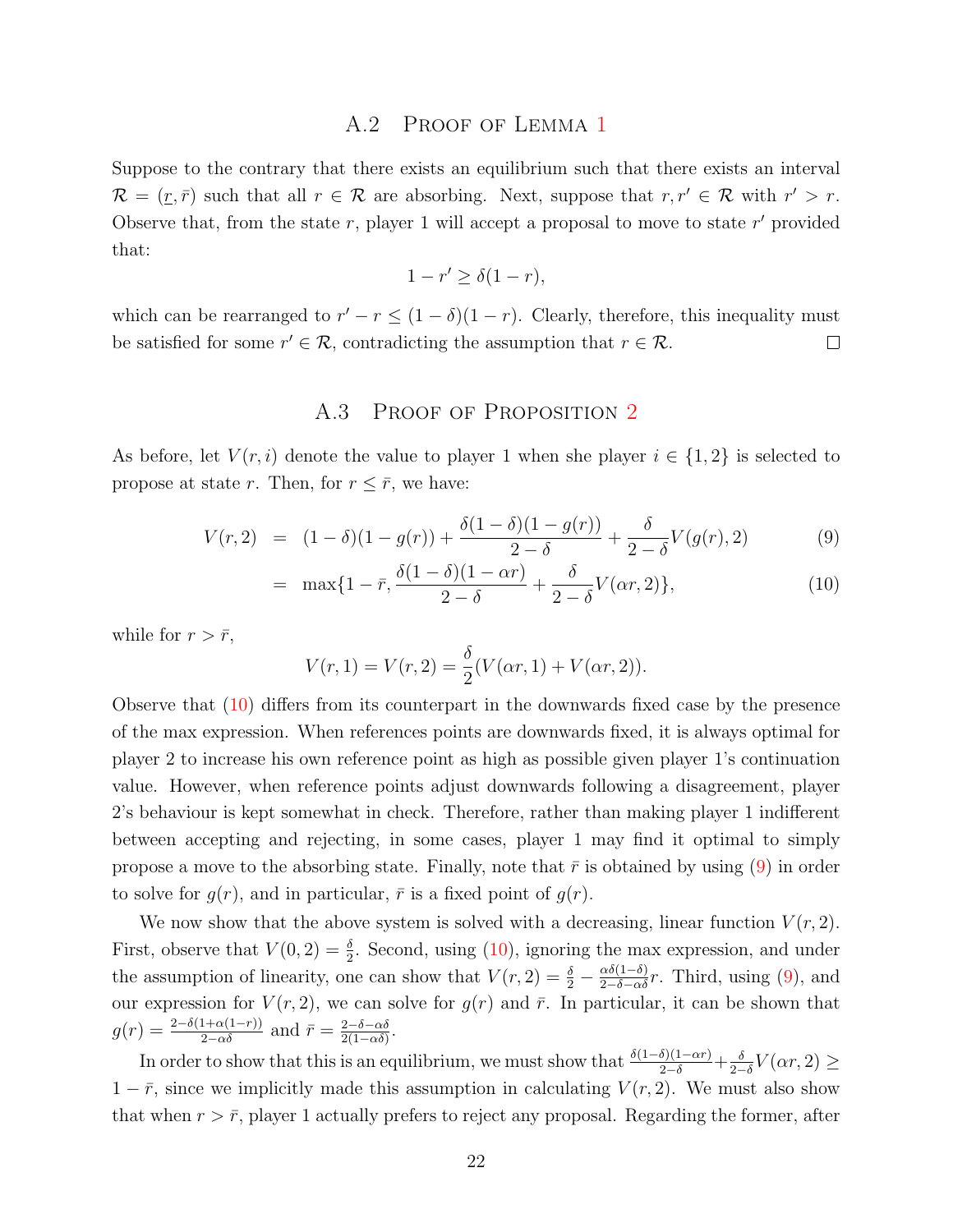tedious algebra, it can be show that the inequality holds strictly for  $r < \bar{r}$  and with equality at  $r = \bar{r}$ . Regarding the latter point, again, after some tedious algebra, it can be shown that for  $r > \bar{r}$ , the rational player 1 strictly prefers to reject a proposal giving her  $1 - r$ , while for  $r = \bar{r}$ , player 1 is indifferent between accepting and rejecting. Note also that while player 1 might accept a proposal which gives her more than  $1 - r$ , given our behavioural assumption about player 2, such a proposal would never be made.  $\Box$ 

#### A.4 PROOF OF PROPOSITION [3](#page-10-2)

As in the main text, define the mapping:  $\Phi : \mathcal{C}(\Delta, [0, 1])^2 \mapsto \mathcal{C}(\Delta, [0, 1])^2$  by:

$$
\Phi(f_1, f_2)(r) = \begin{bmatrix} \frac{\delta}{2} (1 + \max\{f_1(r), r_1\} - \max\{f_2(r), r_2\}) \\ \frac{\delta}{2} (1 + \max\{f_2(r), r_2\} - \max\{f_1(r), r_1\}) \end{bmatrix}
$$

We first show that this mapping is actually a contraction. Let  $f = (f_1, f_2), g = (g_1, g_2) \in$  $\mathcal{C}(\Delta, [0, 1])^2$ . Define  $d(f, g) = \sup_{r \in \Delta} |f_1(r) - g_1(r)| + \sup_{r \in \Delta} |f_2(r) - g_2(r)|$ . We now calculate  $d(\Phi(f), \Phi(g))$ ; indeed, we have:

$$
d(\Phi(f), \Phi(g)) = \delta \sup_{r \in \Delta} \left| \max\{f_1(r), r_1\} - \max\{g_1(r), r_1\} + \max\{f_2(r), r_2\} - \max\{g_2(r), r_2\} \right|
$$
  

$$
\leq \delta \sup_{r \in \Delta} \left| \max\{f_1(r), r_1\} - \max\{g_1(r), r_1\} \right|
$$
  

$$
+ \delta \sup_{r \in \Delta} \left| \max\{f_2(r), r_2\} - \max\{g_2(r), r_2\} \right|
$$

It is easily seen that  $\delta \sup_{r \in \Delta} |\max\{f_1(r), r_1\} - \max\{g_1(r), r_1\}| \leq \delta \sup_{r \in \Delta} |f_1(r) - g_1(r)|$  and similarly,  $\delta \sup_{r \in \Delta} |\max\{f_2(r), r_2\} - \max\{g_2(r), r_2\}| \leq \delta \sup_{r \in \Delta} |f_2(r) - g_2(r)|$ . Therefore,  $d(\Phi(f), \Phi(g)) \leq \delta d(f, g)$ , which proves that  $\Phi$  is a contraction mapping and so has a unique fixed point.

Now, let  $f_1(r)$  and  $f_2(r)$  denote the solution to the above contraction. We show that it is optimal for player i to propose  $\max\{f_j(r), r_j\}$  and to accept any proposal weakly greater than max $\{f_i(r), r_i\}$ . First, consider the case in which  $f_j(r) > r_j$ . In this case, if player i offers  $f_i(r)$  to player j, j will clearly accept since she is receiving her continuation value, which is larger than her current reference point. Next, if  $r_j > f_j(r)$ , it is again clear that j will accept a proposal of  $r_j$  or higher. In this case, j is getting strictly more than her continuation value, but in order for her to accept, she must be given an amount equal, at least, to her reference point.

Finally, we must show that player i, in fact, finds it optimal to propose  $\max\{f_j(r), r_j\}$ to player j, and consequently taking  $1 - \max\{f_j(r), r_j\}$  for himself. This is trivially true if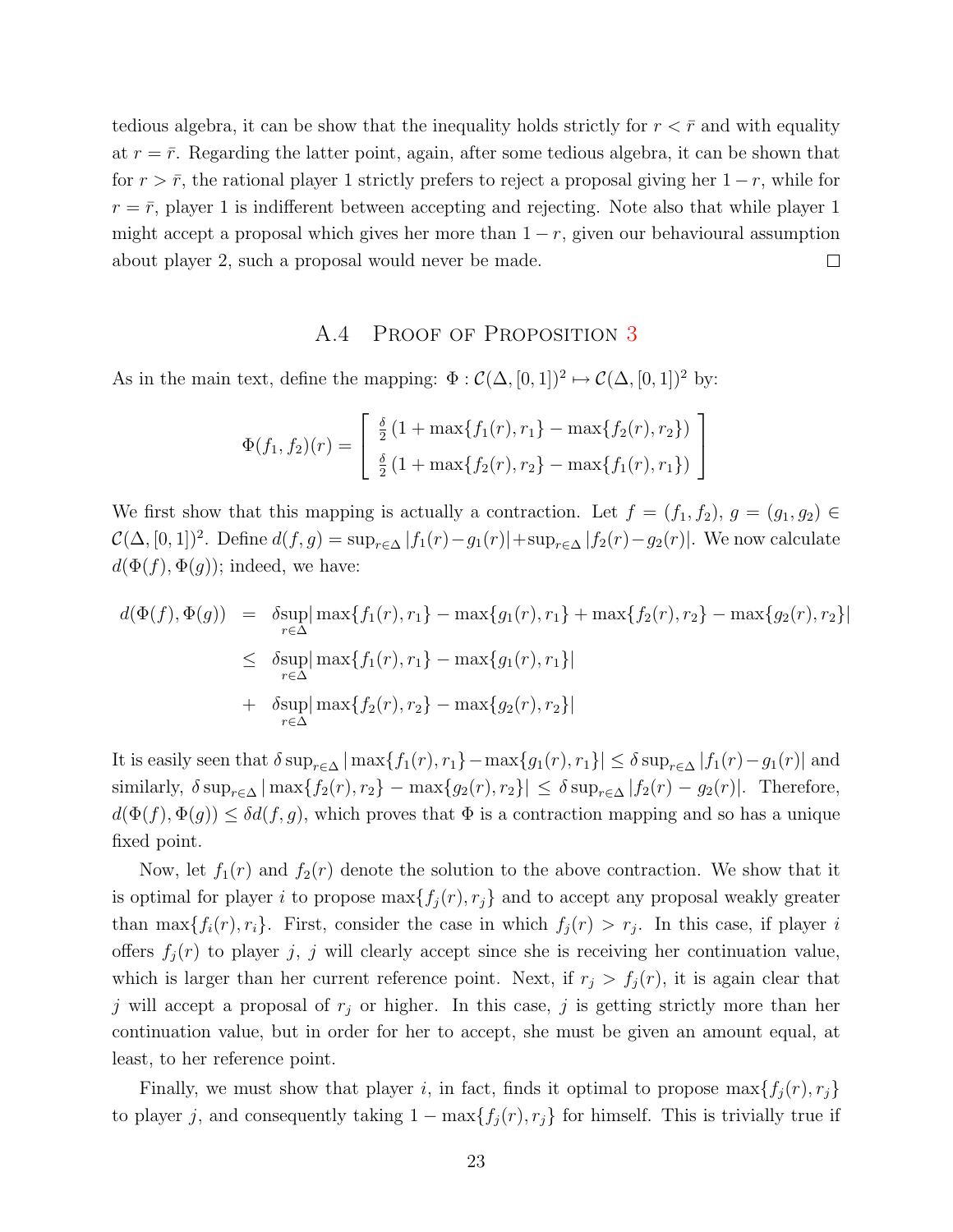$f_j(r) \geq r_j$ . Therefore, suppose that  $r_j > f_j(r)$ . In this case, we must show that  $1 - r_j \geq$ δ  $\frac{\delta}{2}(1 + \max\{f_i(r), r_i\} - r_j)$ . There are two cases to check. First, if  $r_i \ge f_i(r)$ . In this case, we have:

$$
1 - r_j \ge \frac{\delta}{2}(1 + r_i - r_j)
$$

since  $r_i \leq 1 - r_j$  and  $\delta < 1$ . Next, we must check that the inequality holds when  $r_i < f_i(r)$ . In this case we have:

$$
1 - r_j \ge \frac{\delta}{2} (1 + f_i(r) - r_j),
$$

which holds because in this case,  $f_i(r) = \frac{\delta}{2-\delta}(1-r_j) < 1-r_j$ . Finally, any other acceptable proposal is no optimal for player  $i$  because then player  $i$ 's expected future share of the pie can only be less and it further extends the time to which the entire pie is exhausted, essentially ending meaningful negotiations.  $\Box$ 

#### A.5 PROOF OF PROPOSITION [4](#page-12-1)

The proof that the mapping defined by [\(5\)](#page-12-0) is a contraction is similar to that of Proposition [3](#page-10-2) and is, therefore, omitted.

Let  $(f_1, f_2)$  denote the fixed point of this mapping and let  $\Delta^a(\alpha, \delta)$  be defined as in the text. In order for the equilibrium functions,  $(f_1, f_2)$  to be valid in  $\Delta^a(\alpha, \delta)$ , it must be that  $1 - \max\{f_i(r), r_j\} \geq \max\{f_i(r), r_i\};$  that is, there must be enough of the pie left over to accommodate player i's demand. To show this, we consider three cases. First, suppose that  $r_k \ge f_k(r)$  for  $k = 1, 2$ . We must then show that  $1 \ge r_1+r_2$ , but this is trivially true. Second, consider the case in which  $f_k(r) \ge r_k$  for  $k = 1, 2$ . Here we must show that  $1 \ge f_1(r) + f_2(r)$ . From [\(5\)](#page-12-0), we see that  $f_1(r) + f_2(r) = \delta < 1$ . Finally, consider the case in which  $f_1(r) > r_1$ but  $r_2 > f_2(r)$ . Our goal here is to show that  $1 \ge f_1(r) + r_2$ . Subtracting  $r_2$  from both sides gives us  $1 - r_2 \ge f_1(r)$ , which is one of the defining characteristics of  $\Delta^a(\alpha, \delta)$ .<sup>[9](#page-23-0)</sup>

The rest of the proof follows an identical procedure as the proof of Proposition [3](#page-10-2) and is also omitted.  $\Box$ 

#### A.6 PROOF OF PROPOSITION [5](#page-14-0)

The proof proceeds in a number of steps. We first need to characterise the bargaining region and partition it into the agreement region and the disagreement region. As a first step, we have the following:

<span id="page-23-2"></span>**Lemma 3.** For  $r \in \Delta$  such that  $r_i \leq \frac{\delta}{2}$  $\frac{\delta}{2}$ , player i offers  $(1-\frac{\delta}{2})$  $\frac{\delta}{2}, \frac{\delta}{2}$  $\frac{\delta}{2}$ ), while player j accepts  $\frac{\delta}{2}$  and above.[10](#page-23-1)

<span id="page-23-0"></span><sup>&</sup>lt;sup>9</sup>Of course, a symmetric argument holds for the case of  $r_1 > f_1(r)$  and  $f_2(r) > r_2$ .

<span id="page-23-1"></span><sup>&</sup>lt;sup>10</sup>There may be some upper bound for which j may actually reject. For example, if j was offered approx-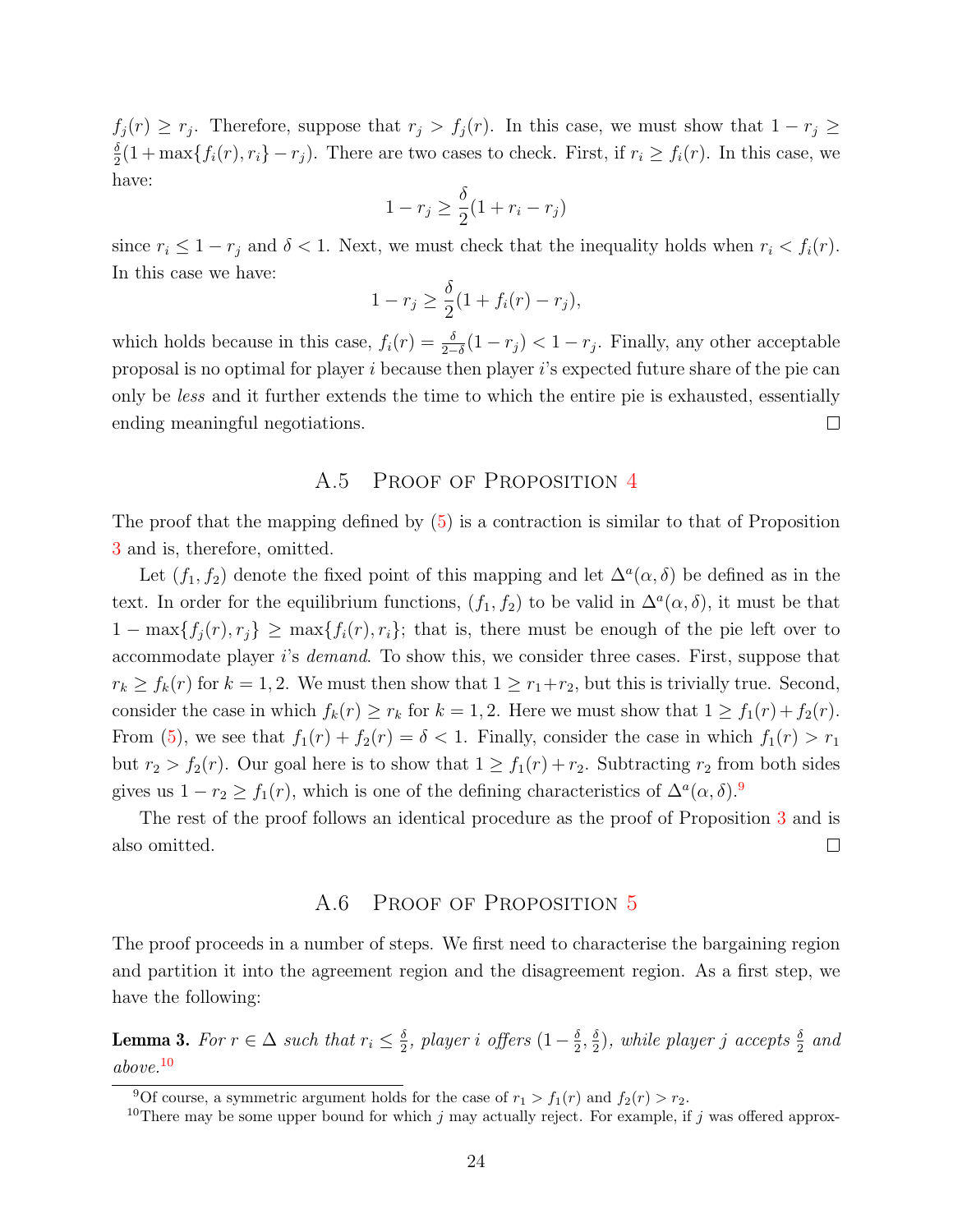*Proof.* Clearly,  $f_i(r) = \frac{\delta}{2}$  for  $i = 1, 2$  is a fixed point of [\(5\)](#page-12-0) for  $r \in [0, \frac{\delta}{2}]$  $\frac{\delta}{2}$ <sup>2</sup>. Furthermore,  $1-r_j-\frac{\delta}{2}>0$  for all  $r\in[0,\frac{\delta}{2}]$  $\frac{\delta}{2}$ ]<sup>2</sup>; therefore, the offer  $(\frac{\delta}{2}, 1 - \frac{\delta}{2})$  $\frac{\delta}{2}$ )  $\in \Delta(A)$ . That the offer is optimal is also clearly seen.  $\Box$ 

Notice, therefore, that  $\frac{\partial f_k(r)}{\partial r_1} = 0$  for  $k = 1, 2$  and for all  $r \in [0, \frac{\delta}{2}]$  $\frac{\delta}{2}]^2$ ; moreover,  $(\frac{\delta}{2}, 1 - \frac{\delta}{2})$  $\frac{\delta}{2}) \in$  $\Delta(A)$ . Next define the point  $\hat{r}$  such that  $\hat{r}_1 = 1 - \hat{r}_2 = f_1(\hat{r})$  and the corresponding region  $\bar{\mathcal{R}} = [0, \hat{r}_1] \times [0, \hat{r}_2]$ . Since  $\frac{\partial f_k(r)}{\partial r_1} = 0$  for  $k = 1, 2$  and for all  $r \in [0, \frac{\delta}{2}]$  $\frac{\delta}{2}$ ]<sup>2</sup>, we know that  $\hat{r}_1 \leq \frac{\delta}{2}$  $\frac{\delta}{2}$ . We now claim the following:

<span id="page-24-0"></span>**Lemma 4.** For all  $r \in \overline{\mathcal{R}}$ ,  $\frac{\partial f_1(r)}{\partial r_1}$  $\frac{f_1(r)}{\partial r_1}=0.$ 

*Proof.* This follows easily. First, in the region  $\bar{\mathcal{R}}_1 = [0, \hat{r}_1] \times [0, \frac{\delta}{2}]$  $\frac{\delta}{2}$ , we know that  $\frac{\partial f_k(r)}{\partial r_1} = 0$ for  $k = 1, 2$ . Now consider a point  $r \notin \overline{\mathcal{R}}_1$  such that  $\alpha r \in \overline{\mathcal{R}}_1$ . In this case,  $f_1(r) =$  $\frac{\delta}{2}[1+f_1(\alpha r)-f_2(\alpha r)]$ . Therefore, it is easily seen that  $\frac{\partial f_1(r)}{\partial r_1}=0$ . By induction, the result δ holds for all  $r \in \mathcal{R}$ .  $\Box$ 

We are now ready to provide a comparative static analysis of an infinitesimal change in  $\alpha$  on  $\Delta(A)$ . To do this, we see how  $r_1$  changes at the point such that  $\hat{r}_1 = 1 - \hat{r}_2 = f_1(\hat{r})$ . By the Implicit Function Theorem, we have that:

$$
\frac{\partial r_1}{\partial \alpha}|_{r=\hat{r}} = -\frac{\frac{\partial f_1(r)}{\partial \alpha}}{1 - \frac{\partial f_1(r)}{\partial r_1}} = \frac{\partial f_1(r)}{\partial \alpha} \tag{11}
$$

where the second equality follows from Lemma [4.](#page-24-0) We have the following:

**Lemma 5.** For  $r_i \leq r_j$ ,  $\frac{\partial f_i(r)}{\partial \alpha} \leq 0$ .

*Proof.* By Lemma [3,](#page-23-2) we have that for all  $r \in \overline{S}_1 = [0, \frac{\delta}{2}]$  $\frac{\delta}{2}$ ]<sup>2</sup>,  $\frac{\partial f_i(r)}{\partial \alpha} = 0$ . Next define the region  $\bar{S}_2 = \{r \in \Delta \mid r \notin \bar{S}_1, \alpha r \in \bar{S}_1\}$  and consider a point  $r \in \bar{S}_2$ . In this case,  $f_i(r) =$ δ  $\frac{\delta}{2}[1+f_i(\alpha r)-f_j(\alpha r)].$  Therefore, it is easy to see that  $\frac{\partial f_i(r)}{\partial \alpha}=0$  for all  $r \in \overline{S}_2$ .

In general, define the region  $\bar{S}_n = \{r \in \Delta \mid r \notin \bar{S}_{n-1}, \alpha r \in \bar{S}_{n-1}\}.$  Here we have that  $f_i(r) = \frac{\delta}{2} [1 + \max\{f_i(\alpha r), \alpha r_i\} - \max\{f_j(\alpha r), \alpha r_j\}]$ . Note the following, if  $r_i < r_j$  and  $\alpha r_i \ge f_i(\alpha r)$ , then it must also be that  $\alpha r_j \ge f_j(\alpha r)$ . Given this, by induction, the claim follows.  $\Box$ 

Finally, since at the point  $\hat{r}$  such that  $\hat{r}_1 = 1 - \hat{r}_2 = f_1(\hat{r})$ ,  $\hat{r}_1 < \hat{r}_2$ , we have that  $\frac{\partial f_1(r)}{\partial \alpha} \leq 0$ . Therefore,

$$
\frac{\partial r_1}{\partial \alpha}|_{r=\hat{r}} = -\frac{\frac{\partial f_1(r)}{\partial \alpha}}{1 - \frac{\partial f_1(r)}{\partial r_1}} = \frac{\partial f_1(r)}{\partial \alpha} \le 0
$$
\n(12)

and the result follows.

imately 1, s/he may prefer to reject this offer because s/he knows that if it were accepted it would lead to a number of periods of disagreement. However, this does not affect any of the results.